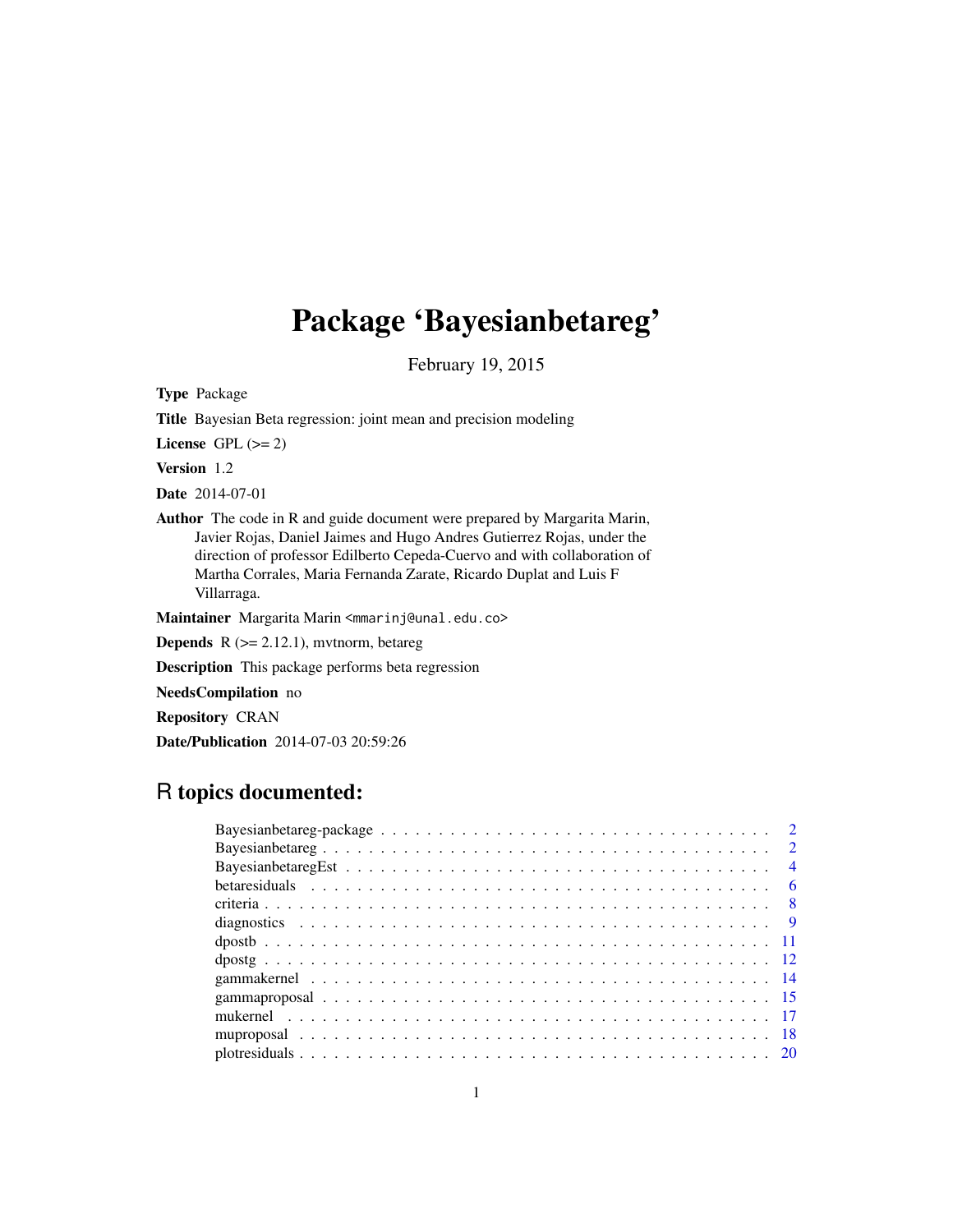<span id="page-1-0"></span>

| Index | 24 |
|-------|----|

Bayesianbetareg-package

*Bayesian beta regression package: joint mean and precision modeling*

# Description

Bayesian beta regression package

# Details

| Package:  | Bayesianbetareg |
|-----------|-----------------|
| Type:     | Package         |
| Version:  | 1.1             |
| Date:     | 2013-08-31      |
| License:  | $GPL-2$         |
| LazyLoad: | yes             |

# Author(s)

Daniel Jaimes <dajaimesc@unal.edu.co>, Margarita Marin <mmarinj@unal.edu.co>, Javier Rojas <jarojasag@unal.edu.co>, Hugo Andres Gutierrez Rojas <hugogutierrez@usantotomas.edu.co>, Martha Corrales <martha.corrales@usa.edu.co>, Maria Fernanda Zarate <mfzaratej@unal.edu.co>, Ricardo Duplat <rrduplatd@unal.edu.co>, Luis Villaraga <lfvillarragap@unal.edu.co>, Edilberto Cepeda-Cuervo <ecepedac@unal.edu.co>

Bayesianbetareg *Bayesianbetareg*

# Description

Function to do Bayesian Beta Regression: joint mean and precision modeling

# Usage

Bayesianbetareg(Y, X, Z, nsim, bpri, Bpri, gpri, Gpri, burn, jump, graph1, graph2)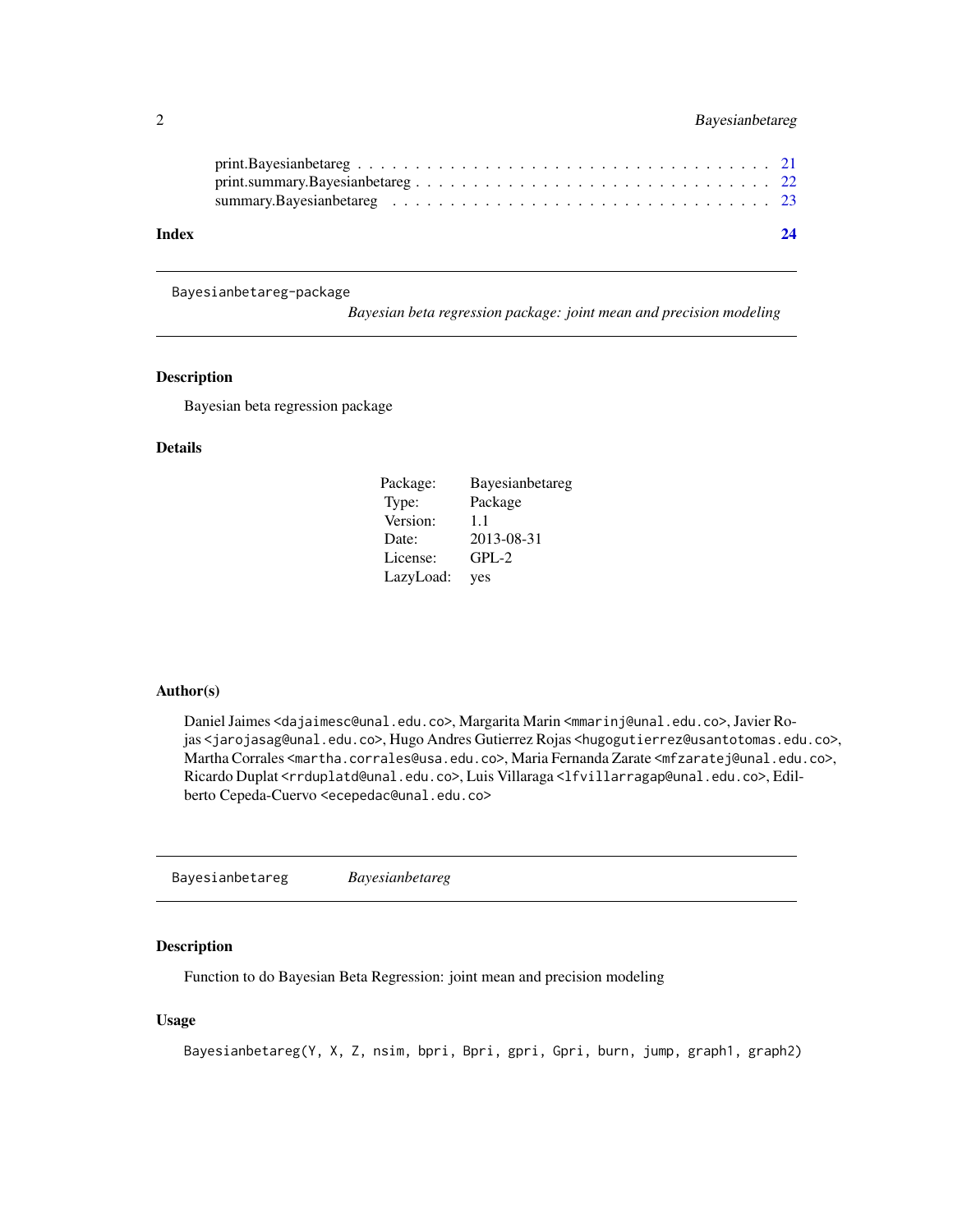# Bayesianbetareg 3

# Arguments

| Y                  | object of class matrix, with the dependent variable.                                                                         |
|--------------------|------------------------------------------------------------------------------------------------------------------------------|
| X                  | object of class matrix, with the variables for modelling the mean.                                                           |
| Z                  | object of class matrix, with the variables for modelling the precision.                                                      |
| nsim               | a number that indicate the number of iterations.                                                                             |
| bpri               | a vector with the initial values of beta.                                                                                    |
| Bpri               | a matrix with the initial values of the variance of beta.                                                                    |
| gpri               | a vector with the initial values of gamma.                                                                                   |
| Gpri               | a matrix with the initial values of the variance of gamma.                                                                   |
| burn               | a proportion that indicate the number of iterations to be burn at the beginning of<br>the chain.                             |
| jump               | a number that indicate the distance between samples of the autocorrelated the<br>chain, to be excluded from the final chain. |
| graph1             | if it is TRUE present the graph of the chains without jump and burn.                                                         |
| graph <sub>2</sub> | if it is TRUE present the graph of the chains with jump and burn.                                                            |
|                    |                                                                                                                              |

# Details

The bayesian beta regression allow the joint modelling of mean and precision of a beta distributed variable, as is proposed in Cepeda (2001), with logit link for the mean and logarithmic for the precision.

# Value

object of class bayesbetareg with:

| coefficients     | object of class matrix with the estimated coefficients of beta and gamma.         |
|------------------|-----------------------------------------------------------------------------------|
| desv             | object of class matrix with the estimated desviations of beta and gamma.          |
| interv           | object of class matrix with the estimated confidence intervals of beta and gamma. |
| fitted.values    | object of class matrix with the fitted values of y.                               |
| residuals        | object of class matrix with the residuals of the regression.                      |
| precision        | object of class matrix with the precision terms of the regression.                |
| variance         | object of class matrix with the variance terms of the regression.                 |
| beta.mcmc        | object of class matrix with the complete chains for beta.                         |
| gamma.mcmc       | object of class matrix with the complete chains for gamma.                        |
| beta.mcmc.short  |                                                                                   |
|                  | object of class matrix with the chains for beta after the burned process.         |
| gamma.mcmc.short |                                                                                   |
|                  | object of class matrix with the chains for gamma after the burned process.        |
| call             | Call.                                                                             |
|                  |                                                                                   |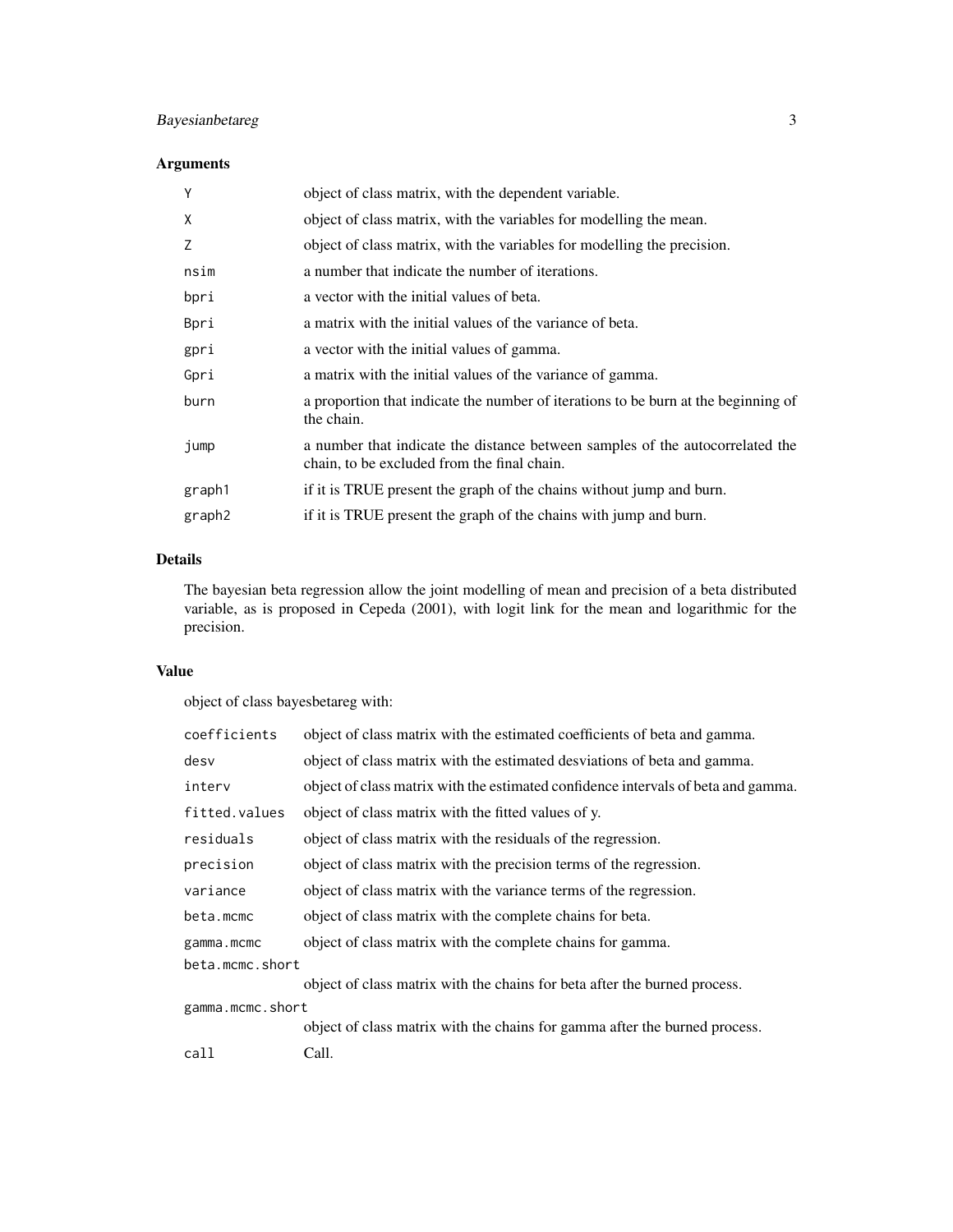# Author(s)

Daniel Jaimes <dajaimesc@unal.edu.co>, Margarita Marin <mmarinj@unal.edu.co>, Javier Rojas <jarojasag@unal.edu.co>, Hugo Andres Gutierrez Rojas <hugogutierrez@usantotomas.edu.co>, Martha Corrales <martha.corrales@usa.edu.co>, Maria Fernanda Zarate <mfzaratej@unal.edu.co>, Ricardo Duplat <rrduplatd@unal.edu.co>, Luis Villaraga <lfvillarragap@unal.edu.co>, Edilberto Cepeda-Cuervo <ecepedac@unal.edu.co>

# References

1. Cepeda C. E. (2001). Modelagem da variabilidade em modelos lineares generalizados. Unpublished Ph.D. tesis. Instituto de Matematicas. Universidade Federal do Rio do Janeiro. //http://www.docentes.unal.edu.co/ecep http://www.bdigital.unal.edu.co/9394/. 2.Cepeda, E. C. and Gamerman D. (2005). Bayesian Methodology for modeling parameters in the two-parameter exponential family. Estadistica 57, 93 105. // 3.Cepeda, E. and Garrido, L. (2011). Bayesian beta regression models: joint mean and precision modeling. Universidad Nacional // 4.Cepeda, E. and Migon, H. and Garrido, L. and Achcar, J. (2012) Generalized Linear models with random effects in the two parameter exponential family. Journal of Statistical Computation and Simulation. 1, 1 13.

BayesianbetaregEst *Bayesian beta regression*

# Description

Performs the Bayesian Beta Regression for joint modelling of mean and precision

# Usage

```
BayesianbetaregEst(Y, X, Z, nsim, bpri, Bpri, gpri, Gpri, burn, jump, graph1, graph2)
```
# Arguments

| Y                  | object of class matrix, with the dependent variable                                                                         |
|--------------------|-----------------------------------------------------------------------------------------------------------------------------|
| X                  | object of class matrix, with the variables for modelling the mean                                                           |
| Z                  | object of class matrix, with the variables for modelling the precision                                                      |
| nsim               | a number that indicate the number of iterations                                                                             |
| bpri               | a vector with the initial values of beta                                                                                    |
| Bpri               | a matrix with the initial values of the variance of beta                                                                    |
| gpri               | a vector with the initial values of gamma                                                                                   |
| Gpri               | a matrix with the initial values of the variance of gamma                                                                   |
| burn               | a proportion that indicate the number of iterations to be burn at the beginning of<br>the chain                             |
| jump               | a number that indicate the distance between samples of the autocorrelated the<br>chain, to be excluded from the final chain |
| graph1             | if it is TRUE present the graph of the chains without jump and burn                                                         |
| graph <sub>2</sub> | if it is TRUE present the graph of the chains with jump and burn                                                            |

<span id="page-3-0"></span>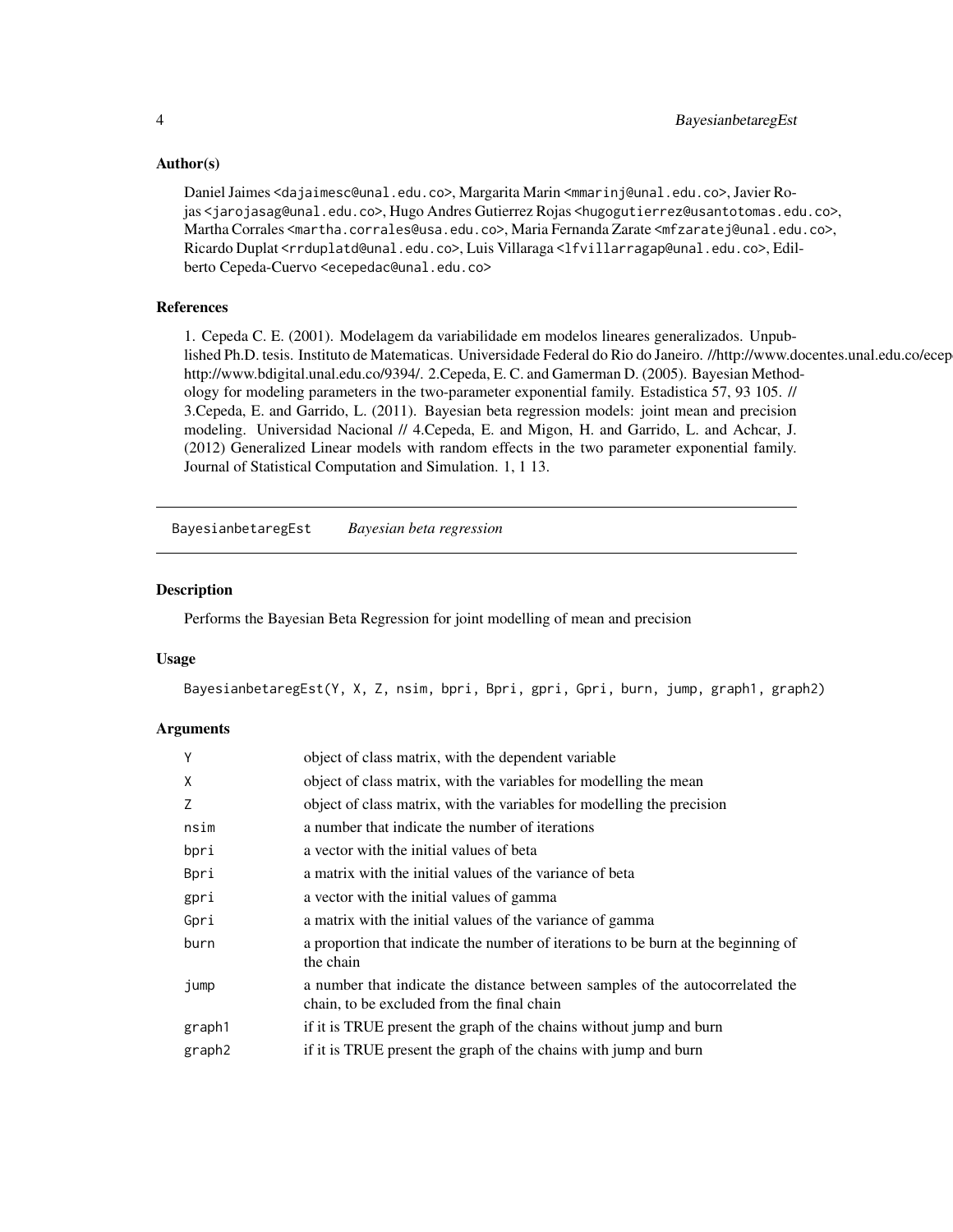# BayesianbetaregEst 5

#### Details

The bayesian beta regression allow the joint modelling of mean and precision of a beta distributed variable, as is proposed in Cepeda (2001), with logit link for the mean and logarithmic for the precision.

#### Value

object of class bayesbetareg with the following:

| Bestimado       | object of class matrix with the estimated coefficients of beta                                                               |
|-----------------|------------------------------------------------------------------------------------------------------------------------------|
| Gammaest        | object of class matrix with the estimated coefficients of gamma                                                              |
| X               | object of class matrix, with the variables for modelling the mean                                                            |
| Ζ               | object of class matrix, with the variables for modelling the precision                                                       |
| DesvBeta        | object of class matrix with the estimated desviations of beta                                                                |
| DesvGamma       | object of class matrix with the estimated desviations of gamma                                                               |
| B               | object of class matrix with the B values                                                                                     |
| G               | object of class matrix with the G values                                                                                     |
| yestimado       | object of class matrix with the fitted values of y                                                                           |
| residuales      | object of class matrix with the residuals of the regression                                                                  |
| phi             | object of class matrix with the precision terms of the regression                                                            |
| variance        | object of class matrix with the variance terms of the regression                                                             |
| beta.mcmc       | object of class matrix with the complete chains for beta                                                                     |
| gamma.mcmc      | object of class matrix with the complete chains for gamma                                                                    |
| beta.mcmc.auto  | object of class matrix with the chains for beta after the burned process                                                     |
| gamma.mcmc.auto |                                                                                                                              |
|                 | . In the second contract with the second of the second contract $\alpha$ and $\alpha$ and $\alpha$ and $\alpha$ and $\alpha$ |

object of class matrix with the chains for gamma after the burned process

#### Author(s)

Daniel Jaimes <dajaimesc@unal.edu.co>, Margarita Marin <mmarinj@unal.edu.co>, Javier Rojas <jarojasag@unal.edu.co>, Hugo Andres Gutierrez Rojas <hugogutierrez@usantotomas.edu.co>, Martha Corrales <martha.corrales@usa.edu.co>, Maria Fernanda Zarate <mfzaratej@unal.edu.co>, Ricardo Duplat <rrduplatd@unal.edu.co>, Luis Villaraga <lfvillarragap@unal.edu.co>, Edilberto Cepeda-Cuervo <ecepedac@unal.edu.co>

#### References

1. Cepeda C. E. (2001). Modelagem da variabilidade em modelos lineares generalizados. Unpublished Ph.D. tesis. Instituto de Matem?ticas. Universidade Federal do R?o do Janeiro. //http://www.docentes.unal.edu.co/ecep http://www.bdigital.unal.edu.co/9394/. 2.Cepeda, E. C. and Gamerman D. (2005). Bayesian Methodology for modeling parameters in the two-parameter exponential family. Estadistica 57, 93 105. // 3.Cepeda, E. and Garrido, L. (2011). Bayesian beta regression models: joint mean and precision modeling. Universidad Nacional // 4.Cepeda, E. and Migon, H. and Garrido, L. and Achcar, J. (2012) Generalized Linear models with random effects in the two parameter exponential family. Journal of Statistical Computation and Simulation. 1, 1 13.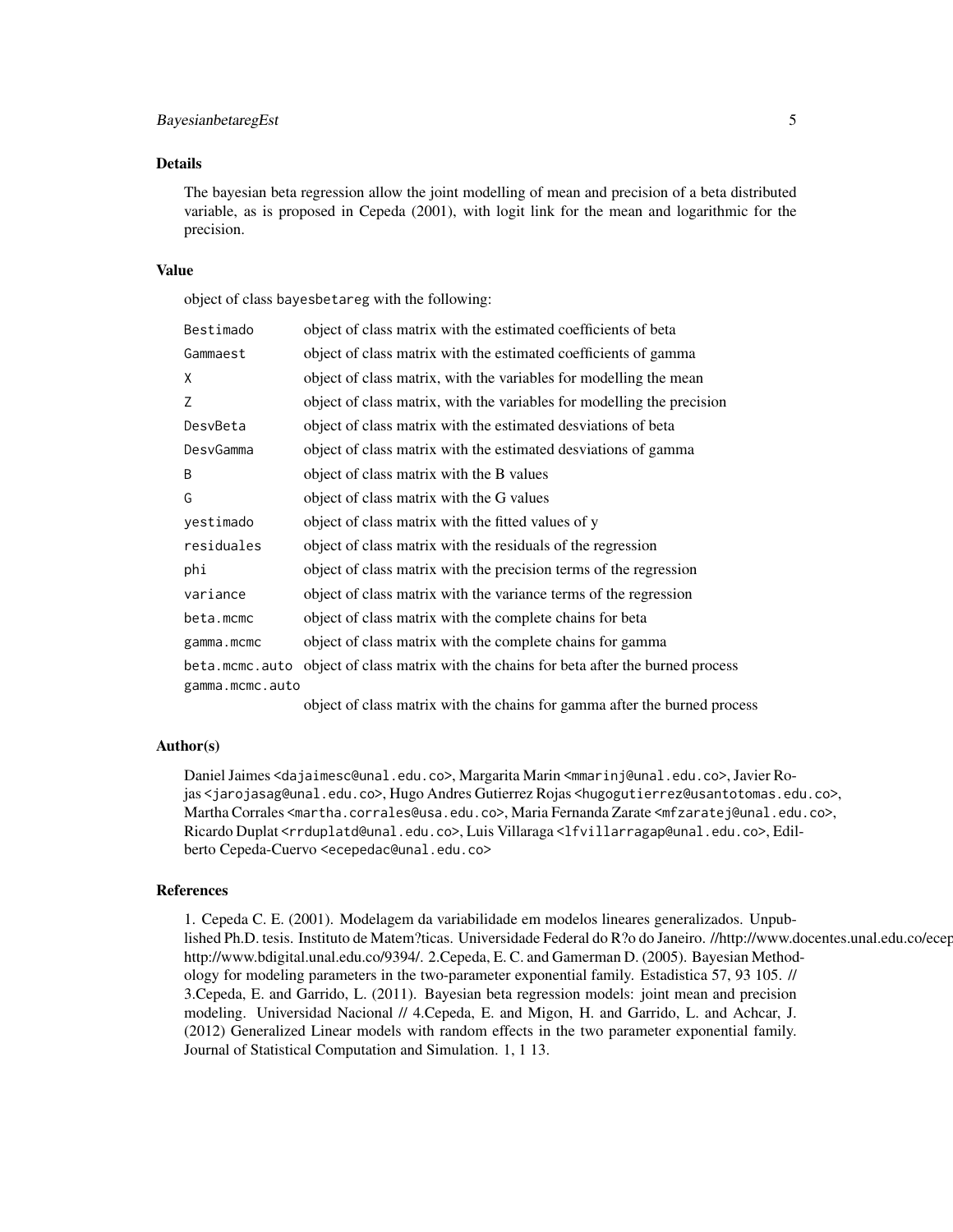# Examples

# Modelation of the gini coeficient with multiples variables

```
library(betareg)
data(ReadingSkills)
Y <- as.matrix(ReadingSkills[,1])
n <- length(Y)
X1 <- as.matrix(ReadingSkills[,2])
for(i in 1:length(X1)){
  X1 <- replace(X1,X1=="yes",1)
 X1 <- replace(X1,X1=="no",0)
}
X0 \leq -\text{rep}(1, \text{times=n})X1 \leftarrow as.numeric(X1)X2 <- as.matrix(ReadingSkills[,3])
X3 < - X1*X2X \leftarrow \text{cbind}(X\emptyset, X1, X2, X3)Z0 <- X0
Z \leftarrow \text{cbind}(X\emptyset, X1)burn <- 0.3
jump < -3nsim <- 400
bpri <- c(0,0,0,0)Bpri <- diag(100,nrow=ncol(X),ncol=ncol(X))
gpri \leq c(0,0)Gpri <- diag(10,nrow=ncol(Z),ncol=ncol(Z))
re<-Bayesianbetareg(Y,X,Z,nsim,bpri,Bpri,gpri,Gpri,0.3,3,graph1=FALSE,graph2=FALSE)
summary(re)
```
betaresiduals *Residuals of the Beta Regression*

# Description

This function calculates the beta regression residuals

# Usage

betaresiduals(Y,X, model)

#### Arguments

|       | object of class matrix, with the dependent variable   |
|-------|-------------------------------------------------------|
| X     | object of class matrix, with the independent variable |
| model | object of class Bayesian betareg                      |

<span id="page-5-0"></span>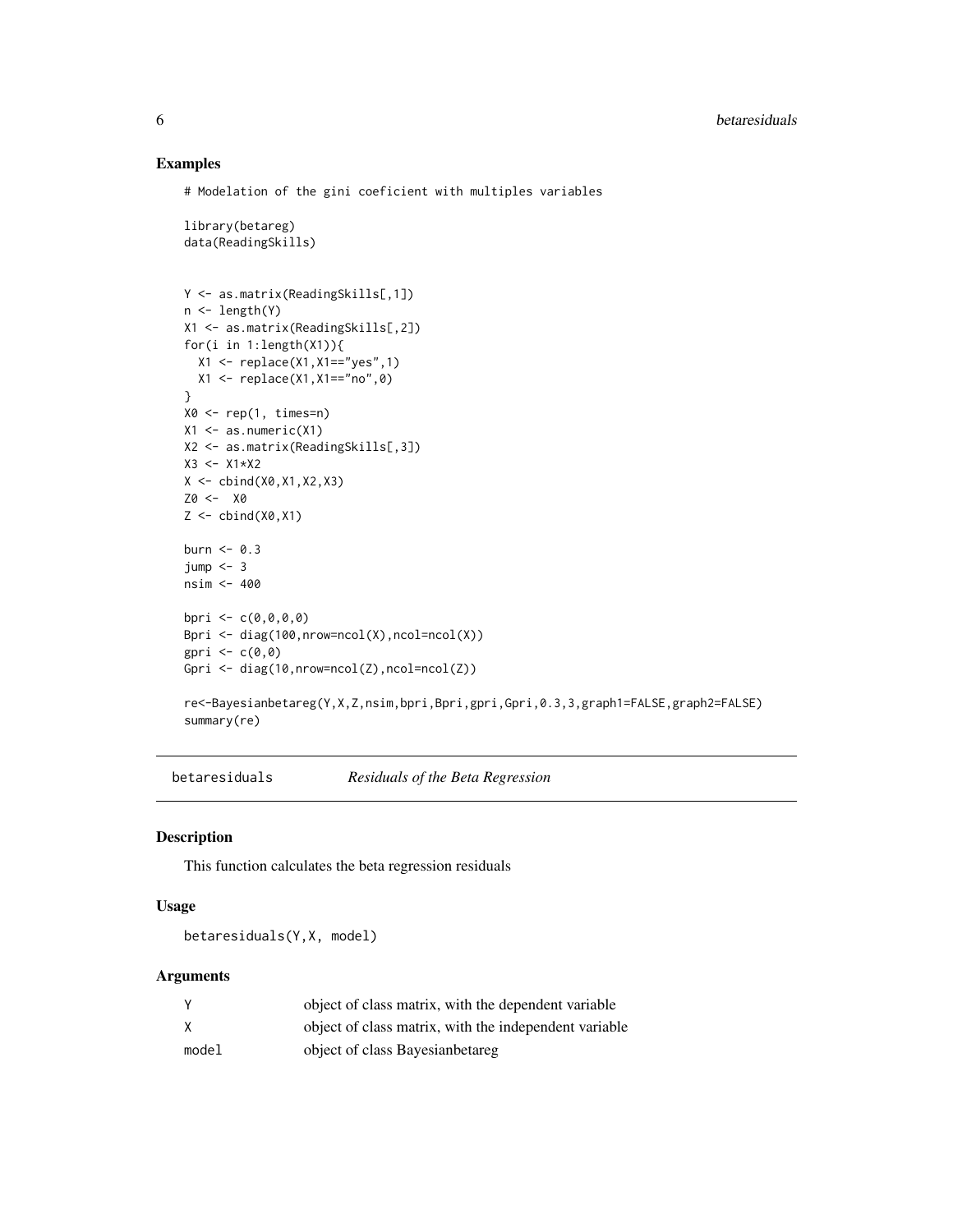# betaresiduals **7** and 2008 **7** and 2008 **7** and 2008 **7** and 2008 **7** and 2008 **7** and 2008 **7** and 2008 **7** and 2008 **7** and 2008 **7** and 2008 **7** and 2008 **7** and 2008 **7** and 2008 **7** and 2008 **7** and 2008 **7** and 2008

#### Value

| abs      | The raw response residuals       |
|----------|----------------------------------|
| swr0     | Pearson residuals                |
| swr1     | standardized weighted residual 1 |
| swr2     | standardized weighted residual 2 |
| deviance | deviance residuals               |
| cook     | cook residuals                   |
|          | H matrix H                       |

# Author(s)

Daniel Jaimes <dajaimesc@unal.edu.co>, Margarita Marin <mmarinj@unal.edu.co>, Javier Rojas <jarojasag@unal.edu.co>, Martha Corrales <martha.corrales@usa.edu.co>, Maria Fernanda Zarate <mfzaratej@unal.edu.co>, Ricardo Duplat <rrduplatd@unal.edu.co>, Luis Villaraga <lfvillarragap@unal.edu.co>, Edilberto Cepeda-Cuervo <ecepedac@unal.edu.co>

#### References

1. Cepeda C. E. (2001). Modelagem da variabilidade em modelos lineares generalizados. Unpublished Ph.D. tesis. Instituto de Matematicas. Universidade Federal do Rio do Janeiro.////http://www.docentes.unal.edu.co/ece http://www.bdigital.unal.edu.co/9394/. 2.Cepeda, E. C. and Gamerman D. (2005). Bayesian Methodology for modeling parameters in the two-parameter exponential family. Estadistica 57, 93 105. // 3.Cepeda, E. and Garrido, L. (2011). Bayesian beta regression models: joint mean and precision modeling. Universidad Nacional // 4.Cepeda, E. and Migon, H. and Garrido, L. and Achcar, J. (2012) Generalized Linear models with random effects in the two parameter exponential family. Journal of Statistical Computation and Simulation. 1, 1 13.

# Examples

# Modelation of the gini coeficient with multiples variables

```
library(betareg)
data(ReadingSkills)
```

```
Y <- as.matrix(ReadingSkills[,1])
n <- length(Y)
X1 <- as.matrix(ReadingSkills[,2])
for(i in 1:length(X1)){
  X1 <- replace(X1,X1=="yes",1)
  X1 \leftarrow \text{replace}(X1, X1 == "no", 0)}
X0 \leq -\text{rep}(1, \text{times=n})X1 \leftarrow as.numeric(X1)X2 <- as.matrix(ReadingSkills[,3])
X3 < - X1*X2X \leftarrow \text{cbind}(X\emptyset, X1, X2, X3)Z0 <- X0
```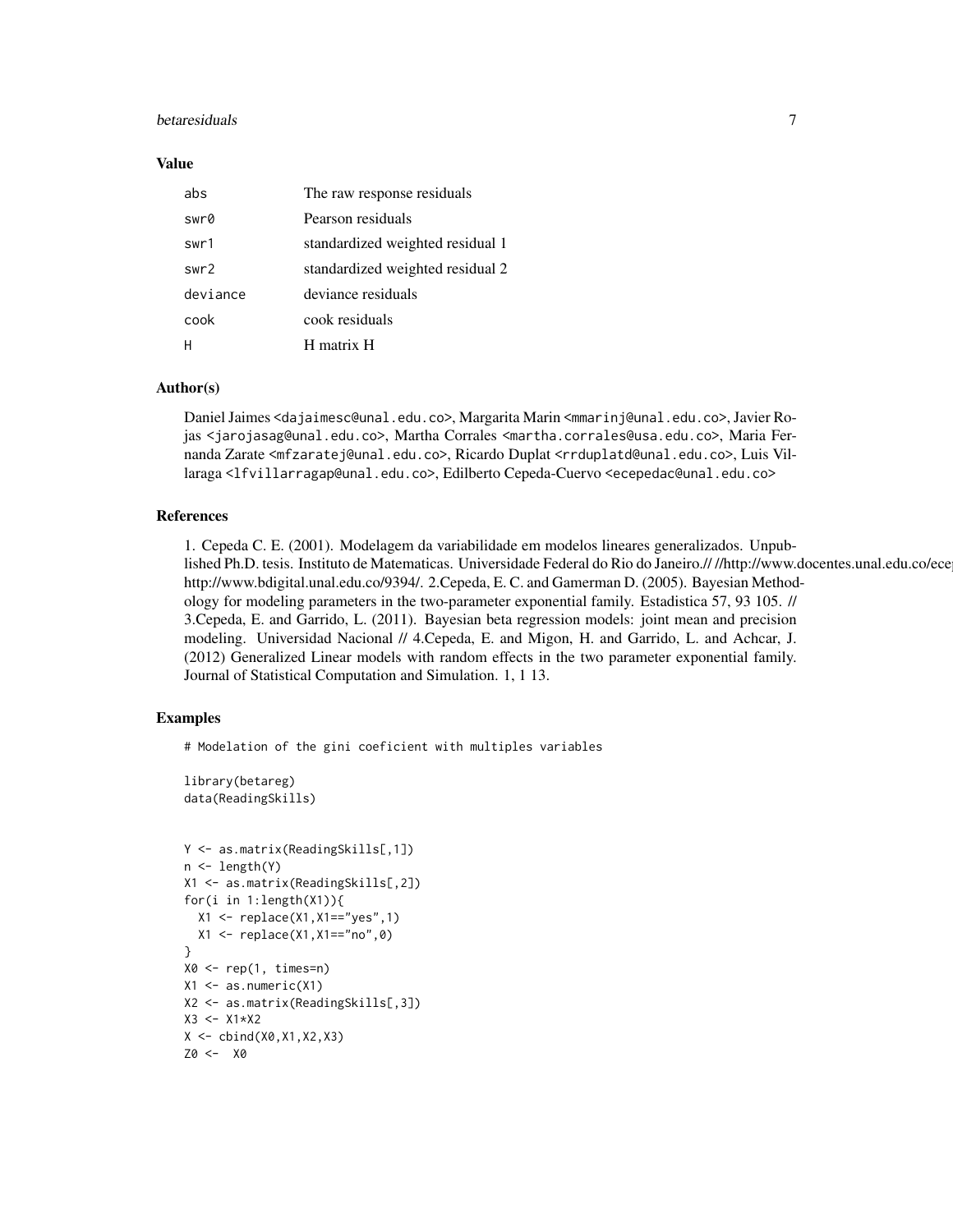```
Z \leftarrow \text{cbind}(X\emptyset, X1)burn <-0.3jump < -3nsim <- 400
bpri <- c(0,0,0,0)Bpri <- diag(100,nrow=ncol(X),ncol=ncol(X))
gpri \leq c(\emptyset, \emptyset)Gpri <- diag(10,nrow=ncol(Z),ncol=ncol(Z))
re<-Bayesianbetareg(Y,X,Z,nsim,bpri,Bpri,gpri,Gpri,0.3,3,graph1=FALSE,graph2=FALSE)
summary(re)
reading_skillsresiduals<- betaresiduals(Y,X,re)
```
criteria *criteria for comparison the bayesian beta regression*

#### Description

Performs the comparison criterias for the Bayesian Beta Regression

# Usage

criteria(X,beta.residuals)

#### Arguments

| X | object of class matrix, with the independent variable for the mean                                 |
|---|----------------------------------------------------------------------------------------------------|
|   | beta. residuals object of class bayes betareg, with the residuals of the Bayesian Beta regression, |
|   | that can be calculated by the function beta. residuals                                             |

# Details

This function calculate the residuals of a bayesian beta regression.

#### Value

| deviance | the deviance criteria |
|----------|-----------------------|
| ATC.     | the AiC criteria      |
| BTC.     | the BIC criteria      |

# Author(s)

Daniel Jaimes <dajaimesc@unal.edu.co>, Margarita Marin <mmarinj@unal.edu.co>, Javier Rojas <jarojasag@unal.edu.co>, Martha Corrales <martha.corrales@usa.edu.co> Maria Fernanda Zarate <mfzaratej@unal.edu.co> Ricardo Duplat <rrduplatd@unal.edu.co> Luis Villaraga <lfvillarragap@unal.edu.co> Edilberto Cepeda-Cuervo <ecepedac@unal.edu.co>,

<span id="page-7-0"></span>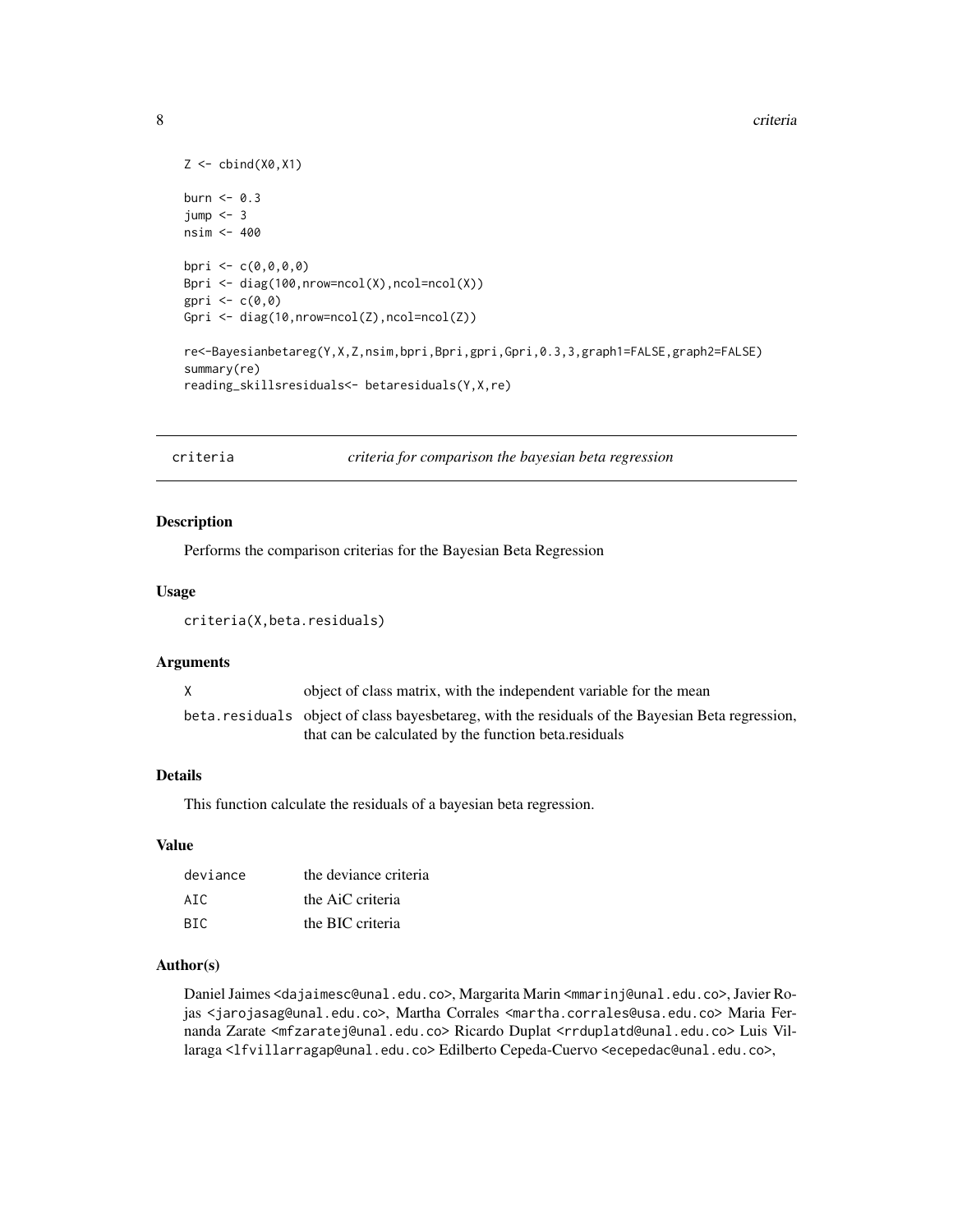# <span id="page-8-0"></span>diagnostics 9

#### Examples

```
library(betareg)
data(ReadingSkills)
Y <- as.matrix(ReadingSkills[,1])
n <- length(Y)
X1 <- as.matrix(ReadingSkills[,2])
for(i in 1:length(X1)){
  X1 <- replace(X1,X1=="yes",1)
  X1 <- replace(X1,X1=="no",0)
}
X0 \leq -\text{rep}(1, \text{times=n})X1 \leftarrow as.numeric(X1)X2 <- as.matrix(ReadingSkills[,3])
X3 < - X1*X2X <- cbind(X0,X1,X2,X3)
Z0 <- X0
Z \leftarrow \text{cbind}(X\emptyset, X1)burn <- 0.3
jump < -3nsim <- 400
bpri \leq c(0, 0, 0, 0)Bpri <- diag(100,nrow=ncol(X),ncol=ncol(X))
gpri \leq c(0,0)Gpri <- diag(10,nrow=ncol(Z),ncol=ncol(Z))
re<-Bayesianbetareg(Y,X,Z,nsim,bpri,Bpri,gpri,Gpri,0.3,3,graph1=FALSE,graph2=FALSE)
summary(re)
readingskillsresiduals<- betaresiduals(Y,X,re)
readingskillscriterias <- criteria(X,readingskillsresiduals)
```
diagnostics *Plot the residuals of the bayesian beta regression*

# Description

Plot the residuals (pearson standarized and deviance), the Cooks distance and the leverage against the predicted values for the Bayesian Beta Regression

# Usage

```
diagnostics(model, residuals)
```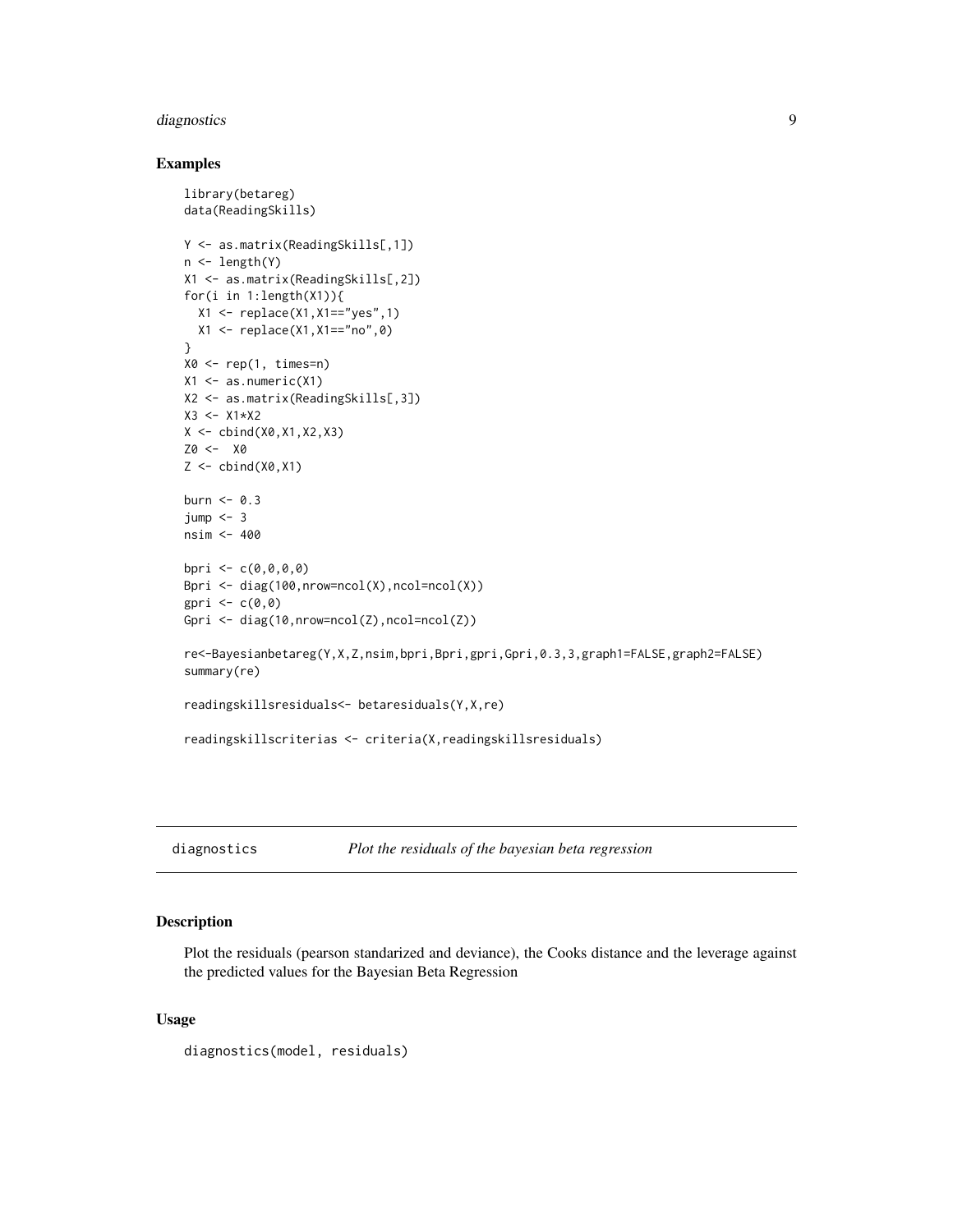10 diagnostics and the contract of the contract of the contract of the contract of the contract of the contract of the contract of the contract of the contract of the contract of the contract of the contract of the contrac

# Arguments

| model     | object of class bayes betareg, with the structure of the model            |
|-----------|---------------------------------------------------------------------------|
| residuals | object of class bayes betareg, with the residuals of the Bayesian betareg |

# Value

Plot the residuals of the bayesian beta regression

# Author(s)

Daniel Jaimes <dajaimesc@unal.edu.co>, Margarita Marin <mmarinj@unal.edu.co>, Javier Rojas <jarojasag@unal.edu.co>, Martha Corrales <martha.corrales@usa.edu.co>, Maria Fernanda Zarate <mfzaratej@unal.edu.co>, Ricardo Duplat <rrduplatd@unal.edu.co>, Luis Villaraga <lfvillarragap@unal.edu.co>, Edilberto Cepeda-Cuervo <ecepedac@unal.edu.co>

#### Examples

```
library(betareg)
data(ReadingSkills)
```

```
Y <- as.matrix(ReadingSkills[,1])
n <- length(Y)
X1 <- as.matrix(ReadingSkills[,2])
for(i in 1:length(X1)){
  X1 \leftarrow \text{replace}(X1, X1 == "yes", 1)X1 \leftarrow \text{replace}(X1, X1 == \text{"no", 0})}
X0 \leq -rep(1, times=n)X1 \leftarrow as.numeric(X1)X2 <- as.matrix(ReadingSkills[,3])
X3 < - X1*X2X \le - \text{cbind}(X0, X1, X2, X3)Z0 <- X0
Z \leftarrow \text{cbind}(X\emptyset, X1)burn \leq -0.3jump < -3nsim <- 400
bpri \leq c(0, 0, 0, 0)Bpri <- diag(100,nrow=ncol(X),ncol=ncol(X))
gpri \leq c(0,0)Gpri <- diag(10,nrow=ncol(Z),ncol=ncol(Z))
re<-Bayesianbetareg(Y,X,Z,nsim,bpri,Bpri,gpri,Gpri,0.3,3,graph1=FALSE,graph2=FALSE)
summary(re)
#Example of the function betasresiduals and plots
readingskillsresiduals<- betaresiduals(Y,X,re)
```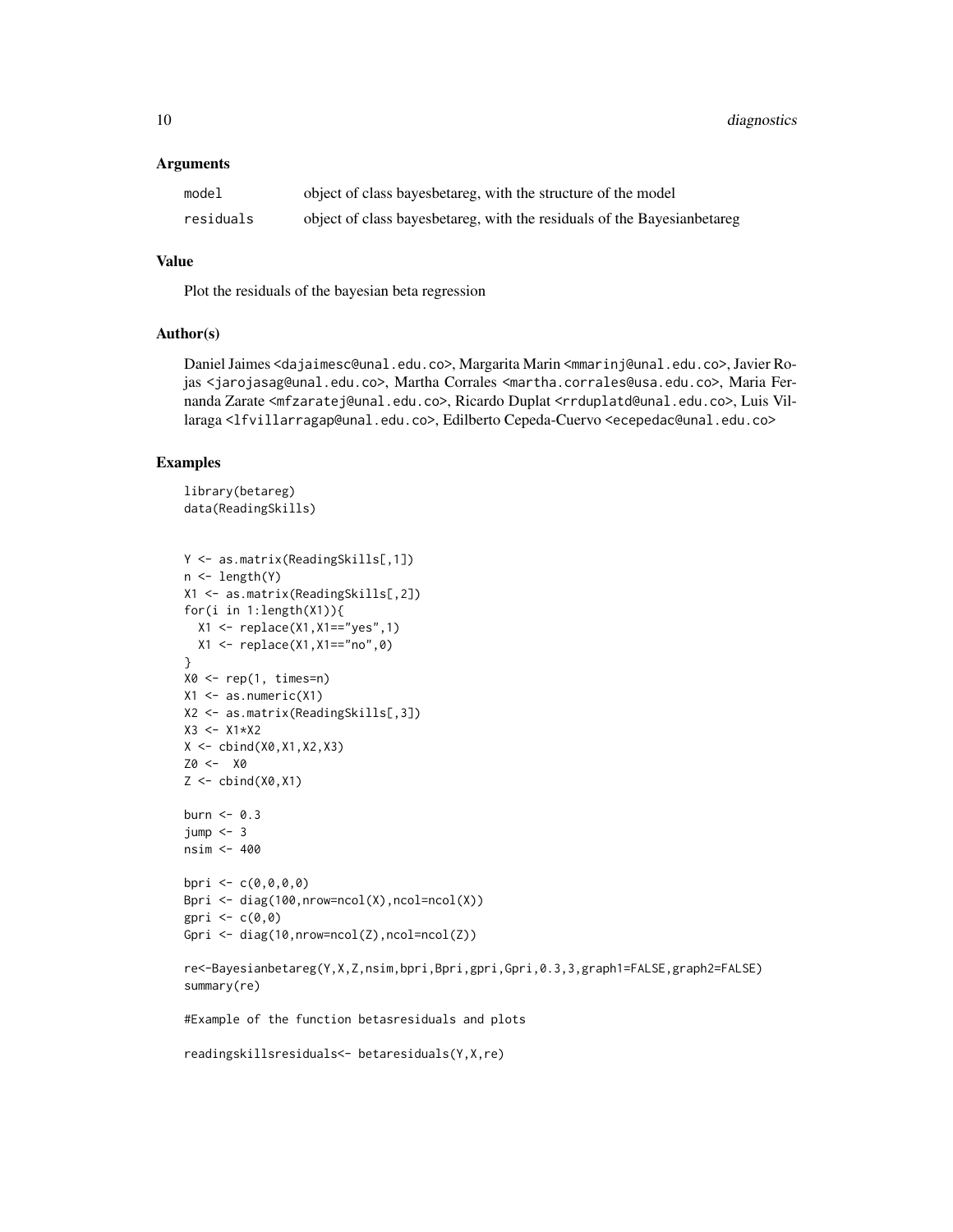#### <span id="page-10-0"></span>dpostb the contract of the contract of the contract of the contract of the contract of the contract of the contract of the contract of the contract of the contract of the contract of the contract of the contract of the con

diagnostics(re,readingskillsresiduals)

dpostb *Posterior value of beta*

#### **Description**

Propose a value for posterior distribution of the beta parameter

# Usage

dpostb(X, Z, Y, betas, gammas, bpri, Bpri)

# Arguments

| $\mathsf{X}$ | object of class matrix, with the variables for modelling the mean     |
|--------------|-----------------------------------------------------------------------|
| Z            | object of class matrix, with the variables for modelling the variance |
| Y            | object of class matrix, with the dependen variables                   |
| betas        | a vector with the previous proposal beta parameters                   |
| gammas       | a vector with the previous proposal gamma parameters                  |
| bpri         | a vector with the initial values of beta                              |
| Bpri         | a matrix with the initial values of the variance of beta              |

# Details

Generate a proposal for the beta parameter according to the model proposed by Cepeda and Gamerman(2005).

#### Value

value a matrix with the proposal for beta

# Author(s)

Daniel Jaimes <dajaimesc@unal.edu.co>, Margarita Marin <mmarinj@unal.edu.co>, Javier Rojas <jarojasag@unal.edu.co>, Hugo Andres Gutierrez Rojas <hugogutierrez@usantotomas.edu.co>, Martha Corrales <martha.corrales@usa.edu.co>, Maria Fernanda Zarate <mfzaratej@unal.edu.co>, Ricardo Duplat <rrduplatd@unal.edu.co>, Luis Villaraga <lfvillarragap@unal.edu.co>, Edilberto Cepeda-Cuervo <ecepedac@unal.edu.co>

# References

1. Cepeda C. E. (2001). Modelagem da variabilidade em modelos lineares generalizados. Unpublished Ph.D. tesis. Instituto de Matematicas. Universidade Federal do Rio do Janeiro. //http://www.docentes.unal.edu.co/ecep http://www.bdigital.unal.edu.co/9394/. 2.Cepeda, E. C. and Gamerman D. (2005). Bayesian Methodology for modeling parameters in the two parameter exponential family. Estadistica 57, 93 105.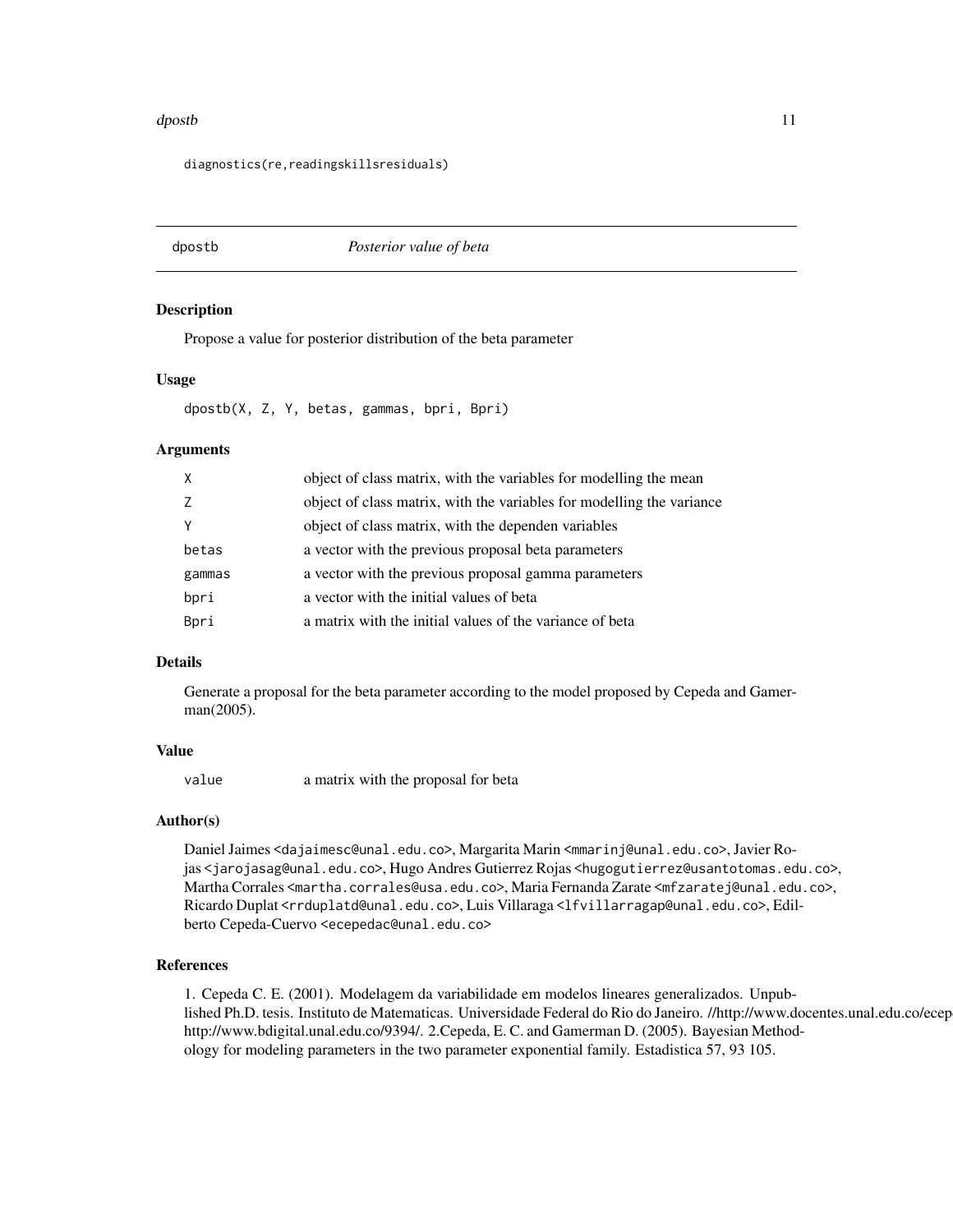12 dpostg

# Examples

```
library(betareg)
data(ReadingSkills)
Y <- as.matrix(ReadingSkills[,1])
n <- length(Y)
X1 <- as.matrix(ReadingSkills[,2])
for(i in 1:length(X1)){
  X1 <- replace(X1,X1=="yes",1)
  X1 <- replace(X1,X1=="no",0)
}
X0 \leftarrow \text{rep}(1, \text{ times=n})X1 \leftarrow as.numeric(X1)X2 <- as.matrix(ReadingSkills[,3])
X3 < - X1*X2X \leftarrow \text{cbind}(X\emptyset, X1, X2, X3)Z0 <- X0
Z \leftarrow \text{cbind}(X\emptyset, X1)betas.ind=c(0,0,0,0)
gammas.ind=c(0,0)
bpri=c(0,0,0,0)
Bpri=diag(10,nrow=ncol(X),ncol=ncol(X))
beta <- dpostb(X,Z,Y,betas.ind,gammas.ind,bpri,Bpri)
```

```
beta
```
#### dpostg *Posterior value of gamma*

# Description

Propose a value for posterior distribution of the gamma parameter

# Usage

```
dpostg(X, Z, Y, betas, gammas, gpri, Gpri)
```
# Arguments

| X      | object of class matrix, with the variables for modelling the mean     |
|--------|-----------------------------------------------------------------------|
| Z      | object of class matrix, with the variables for modelling the variance |
| Y      | object of class matrix, with the dependent variables                  |
| betas  | a vector with the previous proposal beta parameters                   |
| gammas | a vector with the previous proposal gamma parameters                  |
| gpri   | a vector with the initial values of beta                              |
| Gpri   | a matrix with the initial values of the variance of beta              |
|        |                                                                       |

<span id="page-11-0"></span>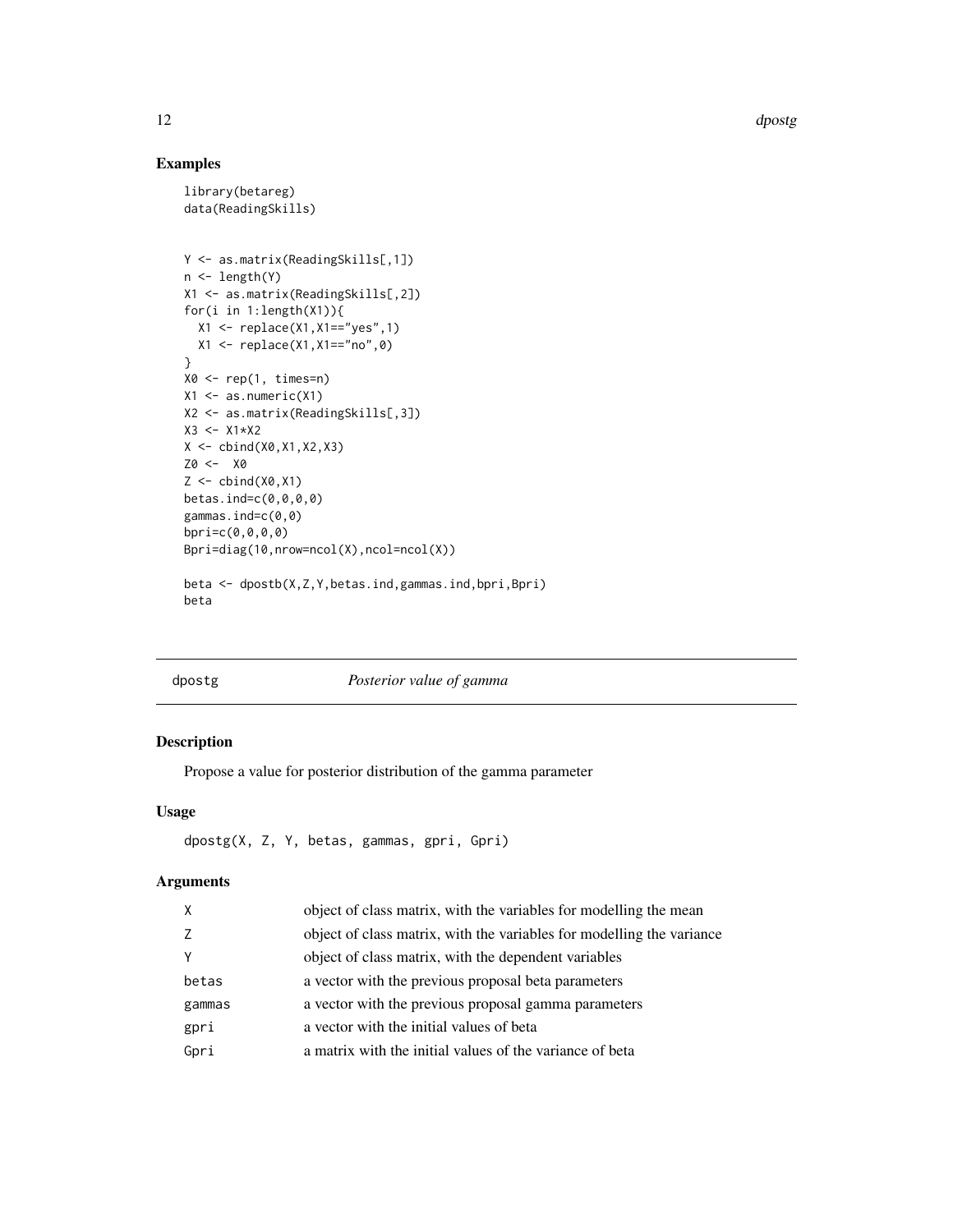#### dpostg the contract of the contract of the contract of the contract of the contract of the contract of the contract of the contract of the contract of the contract of the contract of the contract of the contract of the con

# Details

Generate a proposal for the beta parameter according to the model proposed by Cepeda(2001) and Cepeda and Gamerman(2005).

#### Value

value a matrix with the proposal for beta

Author(s)

Daniel Jaimes <dajaimesc@unal.edu.co>, Margarita Marin <mmarinj@unal.edu.co>, Javier Rojas <jarojasag@unal.edu.co>, Hugo Andres Gutierrez Rojas <hugogutierrez@usantotomas.edu.co>, Martha Corrales <martha.corrales@usa.edu.co>, Maria Fernanda Zarate <mfzaratej@unal.edu.co>, Ricardo Duplat <rrduplatd@unal.edu.co>, Luis Villaraga <lfvillarragap@unal.edu.co>, Edilberto Cepeda-Cuervo <ecepedac@unal.edu.co>

#### References

1. Cepeda C. E. (2001). Modelagem da variabilidade em modelos lineares generalizados. Unpublished Ph.D. tesis. Instituto de Matematicas. Universidade Federal do Rio do Janeiro. //http://www.docentes.unal.edu.co/ecep http://www.bdigital.unal.edu.co/9394/. 2.Cepeda, E. C. and Gamerman D. (2005). Bayesian Methodology for modeling parameters in the two-parameter exponential family. Estadistica 57, 93 105.

#### Examples

```
library(betareg)
data(ReadingSkills)
```

```
Y <- as.matrix(ReadingSkills[,1])
n <- length(Y)
X1 <- as.matrix(ReadingSkills[,2])
for(i in 1:length(X1)){
  X1 <- replace(X1,X1=="yes",1)
  X1 \leftarrow \text{replace}(X1, X1 == \text{"no", 0})}
X0 \leq -\text{rep}(1, \text{times=n})X1 \leftarrow as.numeric(X1)X2 <- as.matrix(ReadingSkills[,3])
X3 < - X1*X2X \leftarrow \text{cbind}(X0, X1, X2, X3)Z0 <- X0
Z \leftarrow \text{cbind}(X\emptyset, X1)betas.ind=c(0,0,0,0)
gammas.ind=c(0,0)
bpri=c(0,0)Bpri=diag(10,nrow=ncol(Z),ncol=ncol(Z))
```

```
gamma <- dpostg(X,Z,Y,betas.ind,gammas.ind,bpri,Bpri)
gamma
```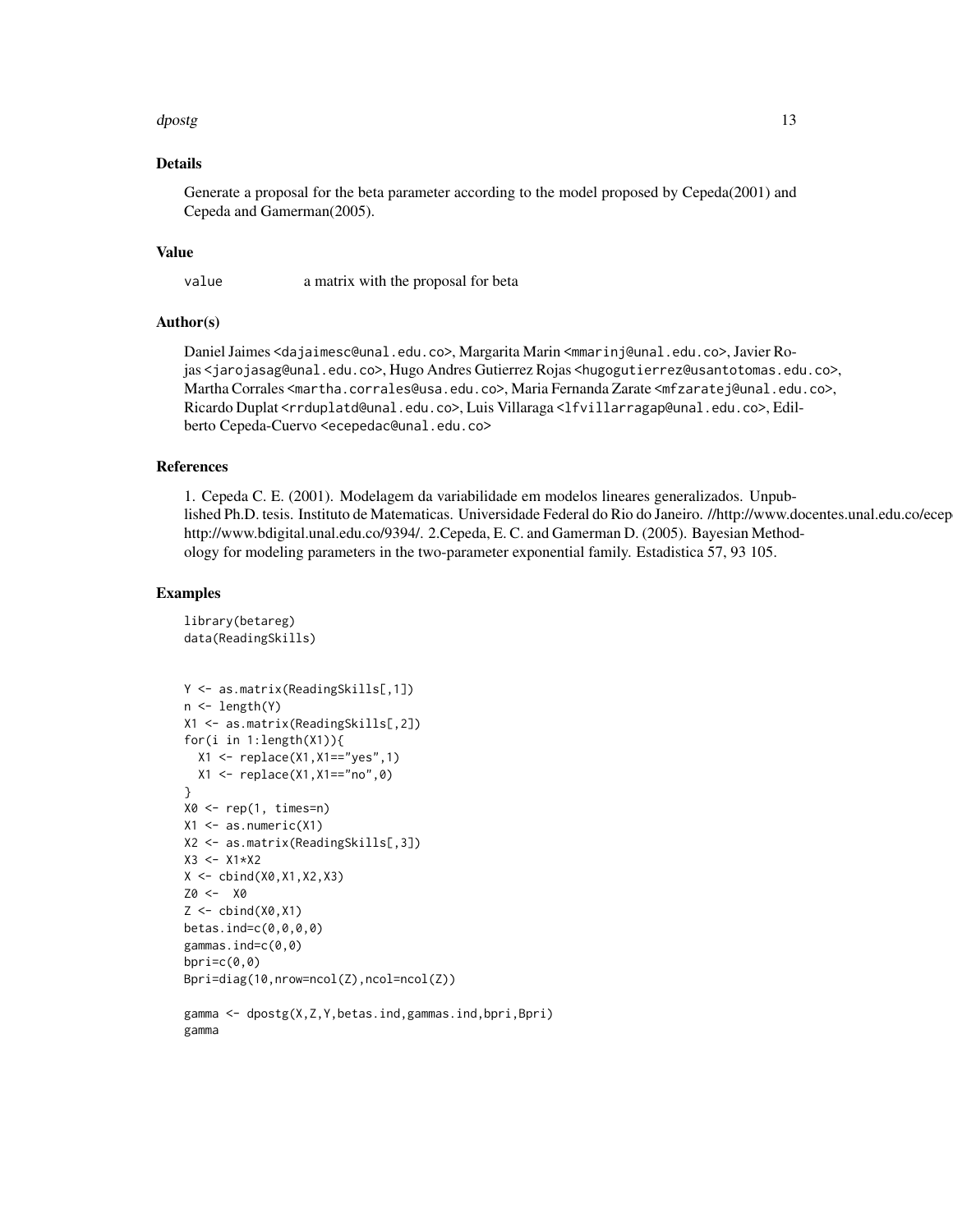<span id="page-13-0"></span>gammakernel *the probability of a gamma parameter from the probability density funcion defined by old parameters*

# Description

evaluate the probability of a gamma parameter from the probability density function defined by old parameters

# Usage

```
gammakernel(X, Z, Y, gammas.n, betas.v, gammas.v, gpri, Gpri)
```
#### Arguments

| X        | object of class matrix, with the variables for modelling the mean                    |
|----------|--------------------------------------------------------------------------------------|
| Z        | object of class matrix, with the variables for modelling the variance                |
| Y        | object of class matrix, with the dependent variable                                  |
| gammas.n | a vector with the gamma parameter - new parameters - to evaluate in the old<br>p.d.f |
| betas.v  | a vector with the beta that define the old p.d.f                                     |
| gammas.v | a vector with the gamma that define the old p.d.f                                    |
| gpri     | a vector with the initial values of gamma                                            |
| Gpri     | a matrix with the initial values of the variance of gamma                            |

# Details

Evaluate the probability of a gamma parameter from the probability density function defined by old parameters, according with the model proposed by Cepeda(2001) and Cepeda and Gamerman(2005).

# Value

value a vector with the probability for the gamma parameter from the probability density function defined by old parameters

# Author(s)

Daniel Jaimes <dajaimesc@unal.edu.co>, Margarita Marin <mmarinj@unal.edu.co>, Javier Rojas <jarojasag@unal.edu.co>, Hugo Andres Gutierrez Rojas <hugogutierrez@usantotomas.edu.co>, Martha Corrales <martha.corrales@usa.edu.co>, Maria Fernanda Zarate <mfzaratej@unal.edu.co>, Ricardo Duplat <rrduplatd@unal.edu.co>, Luis Villaraga <lfvillarragap@unal.edu.co>, Edilberto Cepeda-Cuervo <ecepedac@unal.edu.co>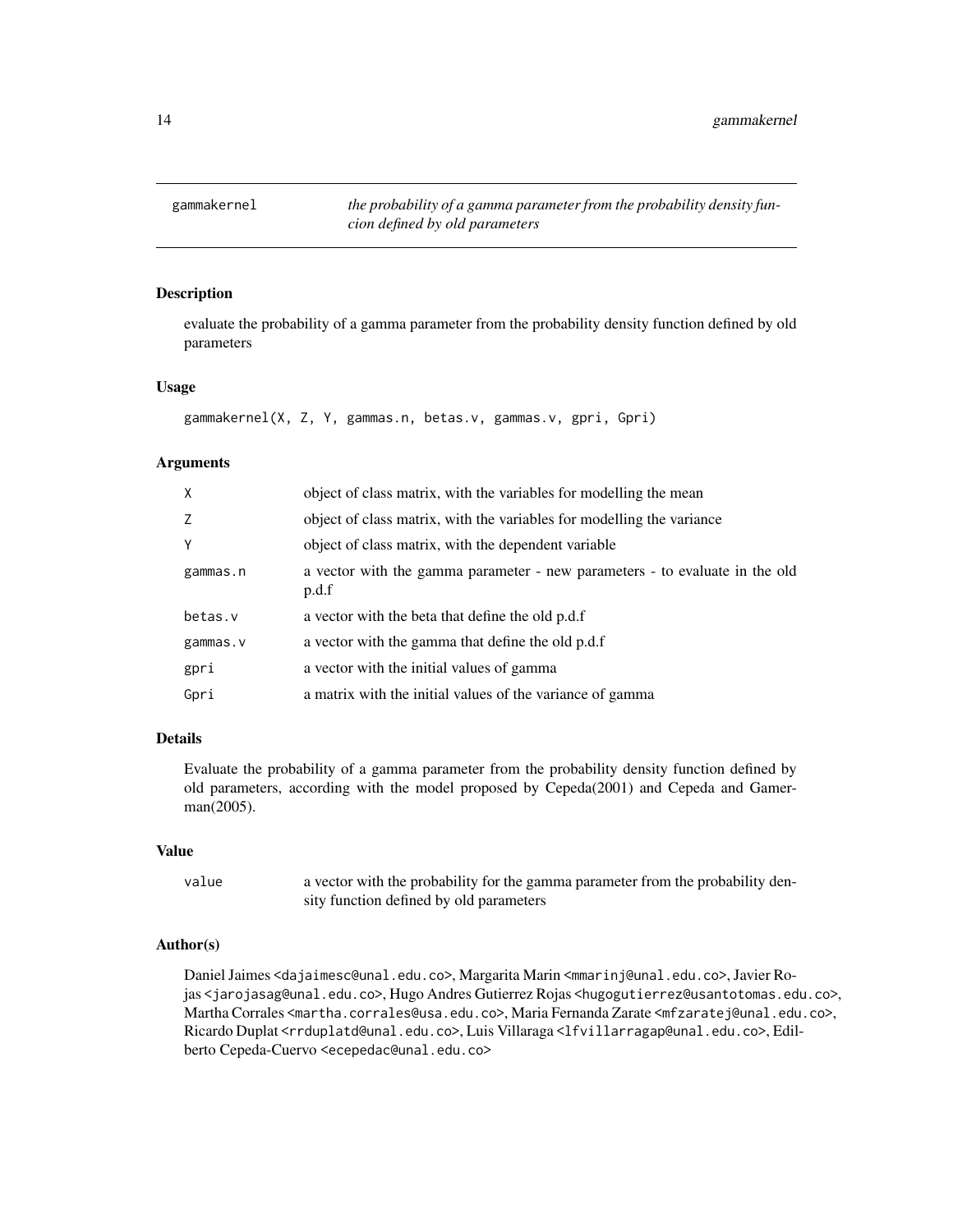# <span id="page-14-0"></span>gammaproposal and the set of the set of the set of the set of the set of the set of the set of the set of the set of the set of the set of the set of the set of the set of the set of the set of the set of the set of the se

# References

1. Cepeda C. E. (2001). Modelagem da variabilidade em modelos lineares generalizados. Unpublished Ph.D. tesis. Instituto de Matematicas. Universidade Federal do Rio do Janeiro. //http://www.docentes.unal.edu.co/ecep http://www.bdigital.unal.edu.co/9394/. 2.Cepeda, E. C. and Gamerman D. (2005). Bayesian Methodology for modeling parameters in the two-parameter exponential family. Estadistica 57, 93 105.

# Examples

# Modelation of the gini coeficient with multiples variables

```
library(betareg)
data(ReadingSkills)
```

```
Y <- as.matrix(ReadingSkills[,1])
n <- length(Y)
X1 <- as.matrix(ReadingSkills[,2])
for(i in 1:length(X1)){
  X1 <- replace(X1,X1=="yes",1)
  X1 \leftarrow \text{replace}(X1, X1 == \text{"no", 0})}
X0 <- rep(1, times=n)
X1 <- as.numeric(X1)
X2 <- as.matrix(ReadingSkills[,3])
X3 <- X1*X2
X \leftarrow \text{cbind}(X0, X1, X2, X3)Z0 <- X0
Z \leftarrow \text{cbind}(X\emptyset, X1)gammas.n=c(0,0)
betas.v=c(0,0,0,0)
gammas.v=c(0,0)
gpri=c(0,0)
Gpri=diag(10,nrow=ncol(Z),ncol=ncol(Z))
dengamma <- gammakernel(X,Z,Y,gammas.n,betas.v,gammas.v,gpri,Gpri)
dengamma
```
gammaproposal *A proposal for gamma parameter*

# **Description**

Propose a value for the gamma parameter

# Usage

```
gammaproposal(Y,X, Z, betas, gammas, gpri, Gpri)
```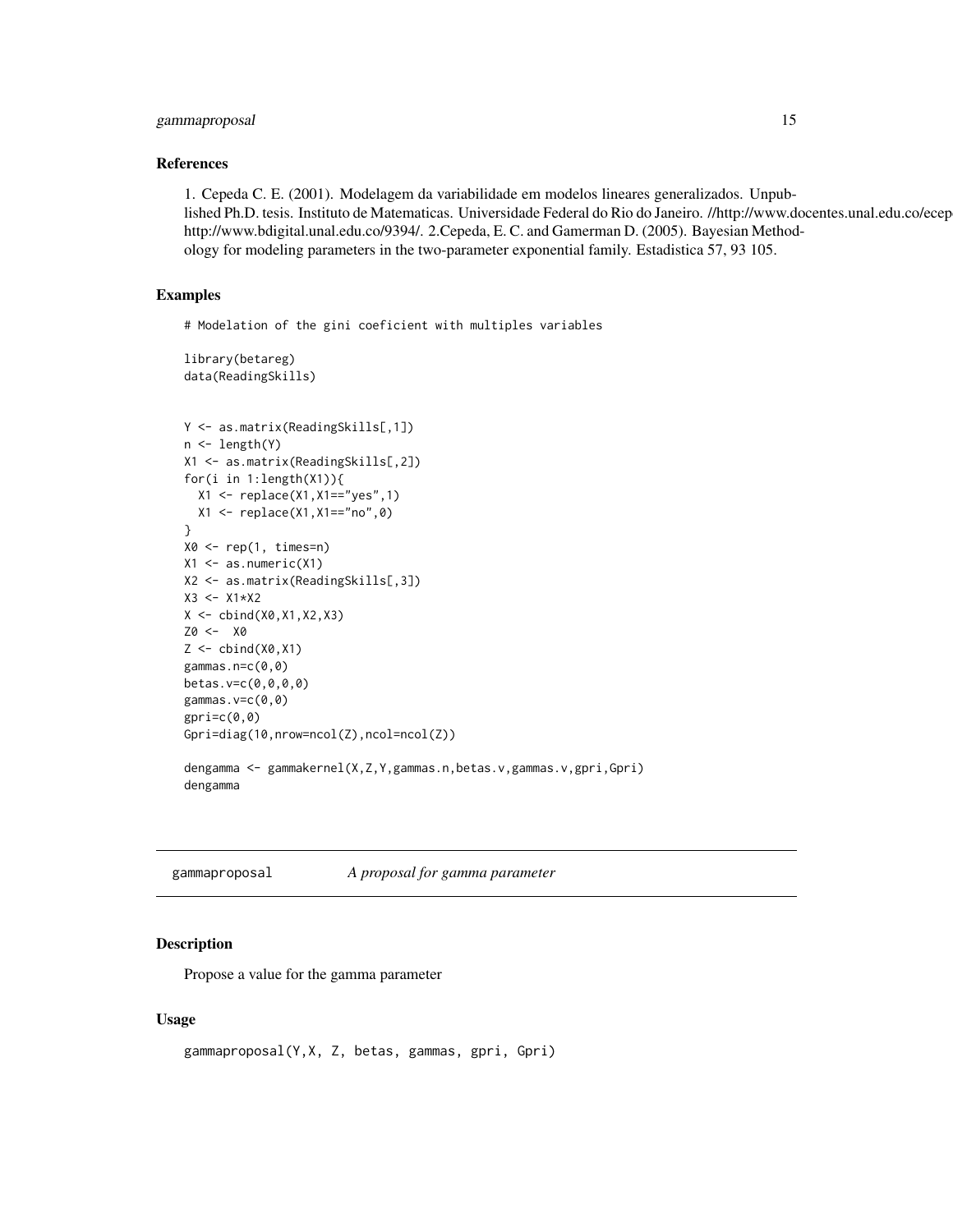# Arguments

| Y      | object of class matrix, with the dependent variable                   |
|--------|-----------------------------------------------------------------------|
| X      | object of class matrix, with the variables for modelling the mean     |
| Z      | object of class matrix, with the variables for modelling the variance |
| betas  | a vector with the previous proposal beta parameters                   |
| gammas | a vector with the previous proposal gamma parameters                  |
| gpri   | a vector with the initial values of gamma                             |
| Gpri   | a matrix with the initial values of the variance of gamma             |

#### Details

Generate a proposal for the gamma parameter according to the model proposed by Cepeda(2001) and Cepeda and Gamerman(2005).

#### Value

value a number with the proposal for the gamma parameter

# Author(s)

Daniel Jaimes <dajaimesc@unal.edu.co>, Margarita Marin <mmarinj@unal.edu.co>, Javier Rojas <jarojasag@unal.edu.co>, Hugo Andres Gutierrez Rojas <hugogutierrez@usantotomas.edu.co>, Martha Corrales <martha.corrales@usa.edu.co>, Maria Fernanda Zarate <mfzaratej@unal.edu.co>, Ricardo Duplat <rrduplatd@unal.edu.co>, Luis Villaraga <lfvillarragap@unal.edu.co>, Edilberto Cepeda-Cuervo <ecepedac@unal.edu.co>

# References

1.Cepeda C. E. (2001). Modelagem da variabilidade em modelos lineares generalizados. Unpublished Ph.D. tesis. Instituto de Matematicas. Universidade Federal do Rio do Janeiro. //http://www.docentes.unal.edu.co/ecep http://www.bdigital.unal.edu.co/9394/. 2.Cepeda, E. C. and Gamerman D. (2005). Bayesian Methodology for modeling parameters in the two-parameter exponential family. Estadistica 57, 93 105.

#### Examples

```
library(betareg)
data(ReadingSkills)
```

```
Y <- as.matrix(ReadingSkills[,1])
n <- length(Y)
X1 <- as.matrix(ReadingSkills[,2])
for(i in 1:length(X1)){
  X1 \leftarrow \text{replace}(X1, X1 == "yes", 1)X1 \leftarrow \text{replace}(X1, X1 == \text{"no", 0})}
X0 \leq -\text{rep}(1, \text{times=n})X1 \leftarrow as.numeric(X1)
```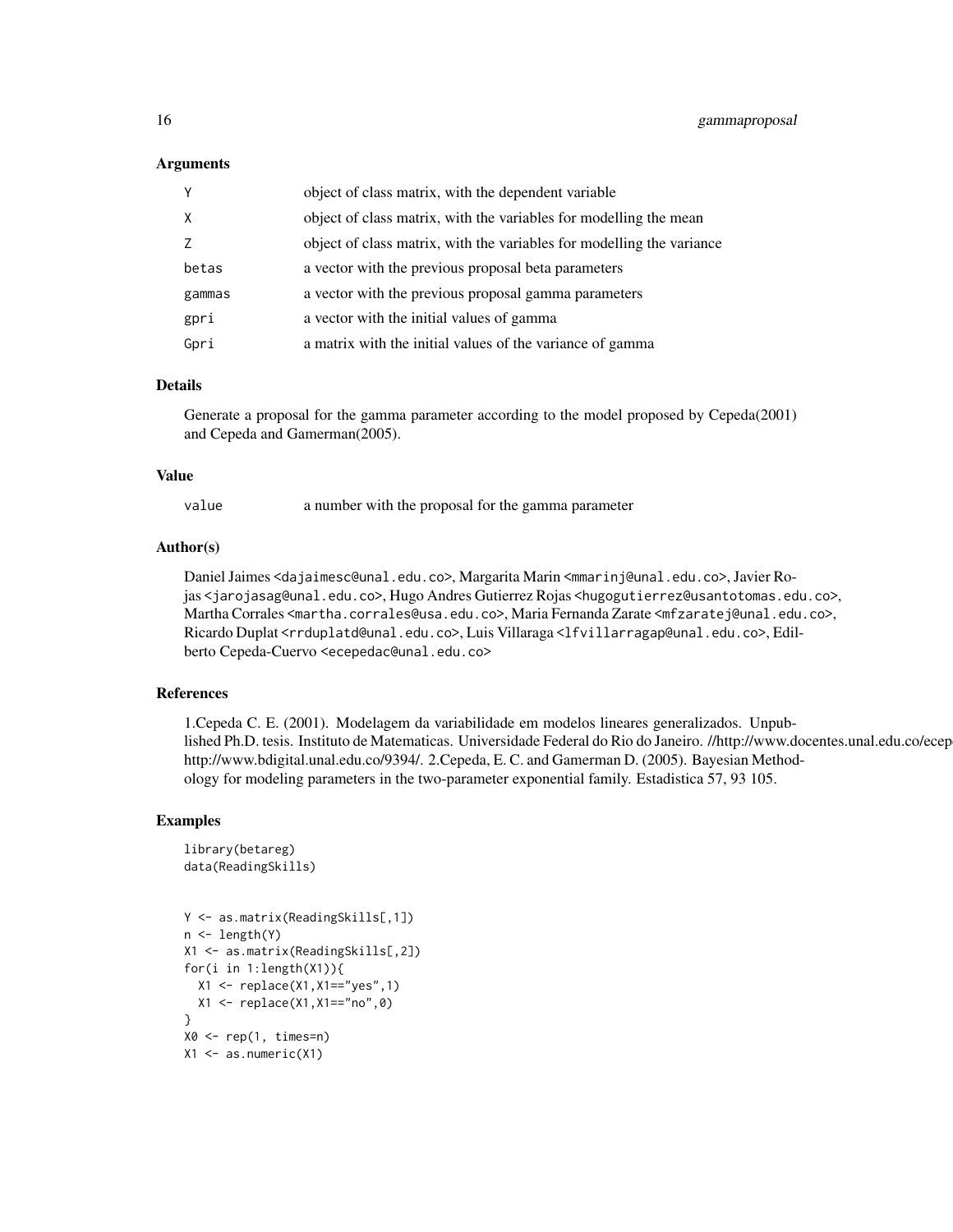#### <span id="page-16-0"></span>mukernel and the state of the state of the state of the state of the state of the state of the state of the state of the state of the state of the state of the state of the state of the state of the state of the state of t

```
X2 <- as.matrix(ReadingSkills[,3])
X3 <- X1*X2
X <- cbind(X0,X1,X2,X3)
Z0 <- X0
Z \leftarrow \text{cbind}(X\emptyset, X1)betas.ind=c(0,0,0,0)
gammas.ind=c(0,0)
gpri=c(0,0)
Gpri=diag(10,nrow=ncol(Z),ncol=ncol(Z))
gamma <- gammaproposal(Y,X,Z,betas.ind,gammas.ind,gpri,Gpri)
gamma
```
mukernel *the probability of a beta parameter from the probability density funcion defined by old parameters*

# Description

evaluate the probability of a beta parameter from the probability density function defined by old parameters

# Usage

```
mukernel(X, Z, Y, betas.n, betas.v, gammas.v, bpri, Bpri)
```
# Arguments

| X        | object of class matrix, with the variables for modelling the mean              |
|----------|--------------------------------------------------------------------------------|
| Z.       | object of class matrix, with the variables for modelling the variance          |
| Υ        | object of class matrix, with the dependent variable                            |
| betas.n  | a vector with the beta parameter, new parameter, to evaluate in the old p.d.f. |
| betas.v  | a vector with the beta that define the old p.d.f                               |
| gammas.v | a vector with the gamma that define the old p.d.f                              |
| bpri     | a vector with the initial values of gamma                                      |
| Bpri     | a matrix with the initial values of the variance of gamma                      |

# Details

Evaluate the probability of a beta parameter from the probability density function defined by old parameters, according with the model proposed by Cepeda(2001) and Cepeda and Gamerman(2005).

# Value

| value | a matrix with the probability for the beta parameter from the probability density |
|-------|-----------------------------------------------------------------------------------|
|       | function defined by old parameters                                                |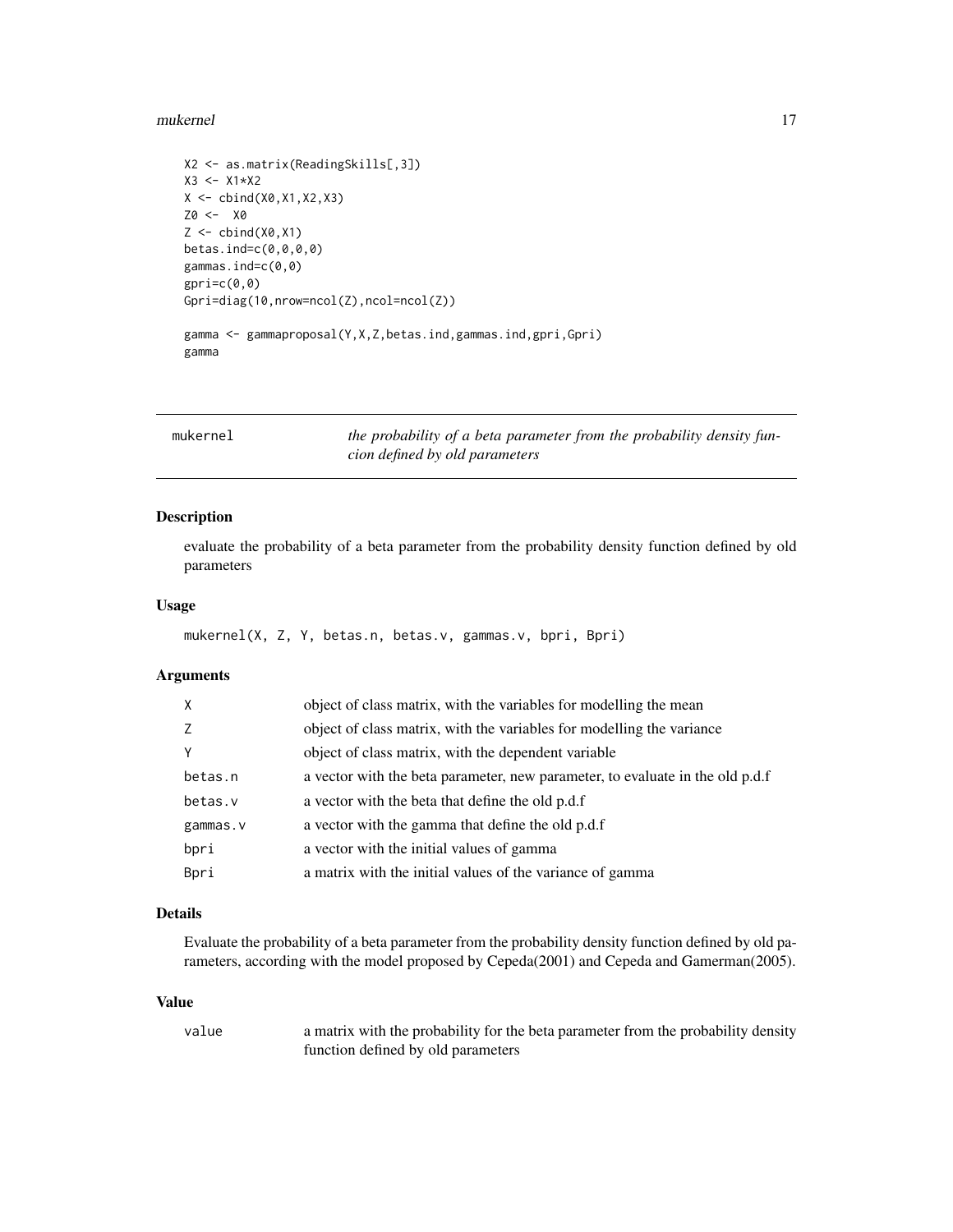# Author(s)

Daniel Jaimes <dajaimesc@unal.edu.co>, Margarita Marin <mmarinj@unal.edu.co>, Javier Rojas <jarojasag@unal.edu.co>, Hugo Andres Gutierrez Rojas <hugogutierrez@usantotomas.edu.co>, Martha Corrales <martha.corrales@usa.edu.co>, Maria Fernanda Zarate <mfzaratej@unal.edu.co>, Ricardo Duplat <rrduplatd@unal.edu.co>, Luis Villaraga <lfvillarragap@unal.edu.co>, Edilberto Cepeda-Cuervo <ecepedac@unal.edu.co>

# References

1. Cepeda C. E. (2001). Modelagem da variabilidade em modelos lineares generalizados. Unpublished Ph.D. tesis. Instituto de Matematicas. Universidade Federal do Rio do Janeiro. //http://www.docentes.unal.edu.co/ecep http://www.bdigital.unal.edu.co/9394/. 2.Cepeda, E. C. and Gamerman D. (2005). Bayesian Methodology for modeling parameters in the two-parameter exponential family. Estadistica 57, 93 105.

#### Examples

```
library(betareg)
data(ReadingSkills)
Y <- as.matrix(ReadingSkills[,1])
n <- length(Y)
X1 <- as.matrix(ReadingSkills[,2])
for(i in 1:length(X1)){
  X1 <- replace(X1,X1=="yes",1)
  X1 \leftarrow \text{replace}(X1, X1 == \text{"no", 0})}
X0 \leftarrow \text{rep}(1, \text{times=n})X1 \leftarrow as.numeric(X1)X2 <- as.matrix(ReadingSkills[,3])
X3 <- X1*X2
X \leftarrow \text{cbind}(X0, X1, X2, X3)Z0 <- X0
Z \leftarrow \text{cbind}(X\emptyset, X1)betas.n=c(0,0,0,0)
betas.v=c(0,0,0,0)
gammas.v=c(0,0)
bpri=c(0,0,0,0)
Bpri=diag(100,nrow=ncol(X),ncol=ncol(X))
denbeta <- mukernel(X,Z,Y,betas.n,betas.v,gammas.v,bpri,Bpri)
denbeta
```
muproposal *A proposal for beta parameter*

# Description

Propose a value for the beta parameter

<span id="page-17-0"></span>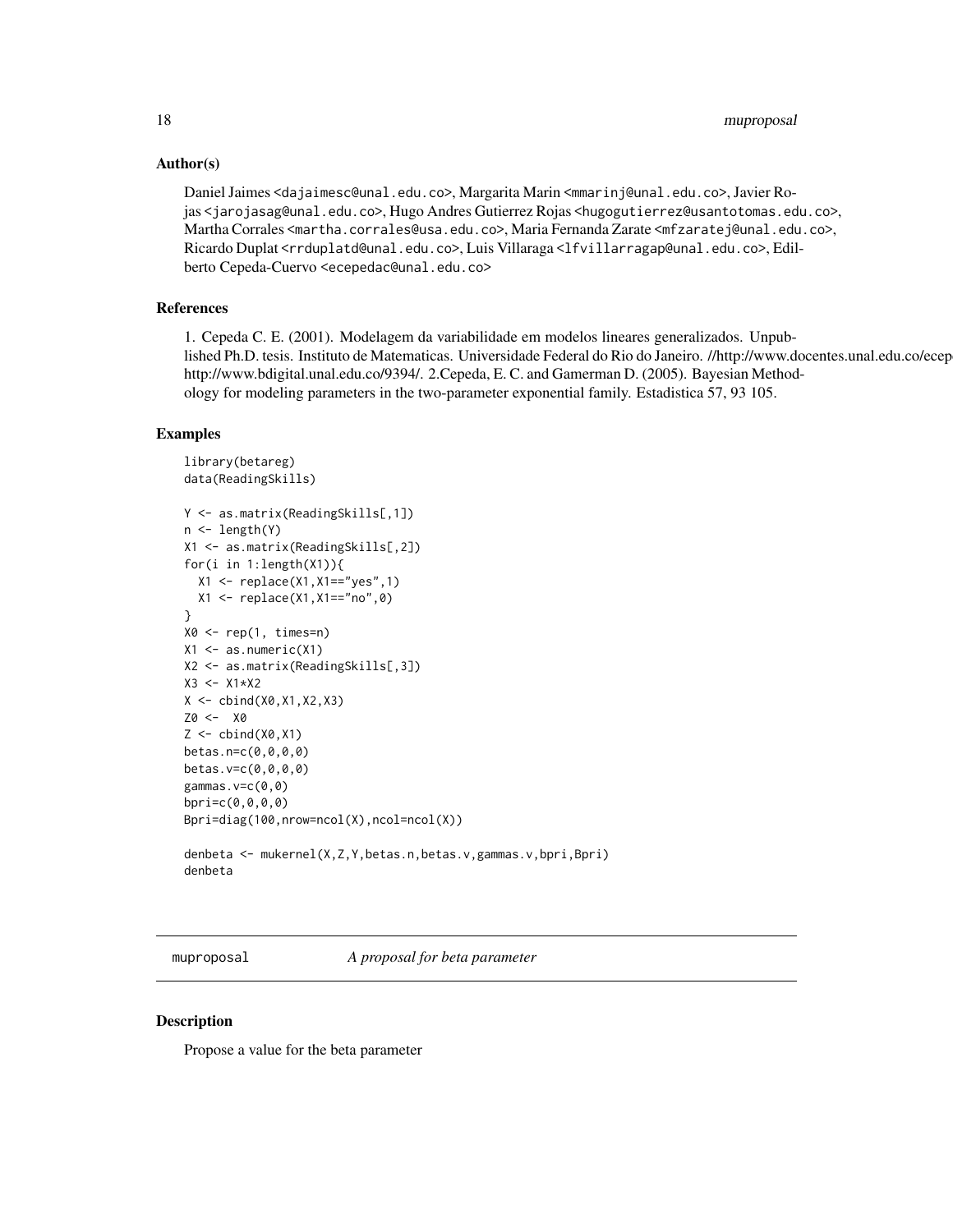# muproposal 19

#### Usage

muproposal(Y,X,Z,betas,gammas,bpri,Bpri)

#### Arguments

| Y      | object of class matrix, with the dependent variable                   |
|--------|-----------------------------------------------------------------------|
| X      | object of class matrix, with the variables for modelling the mean     |
| Z      | object of class matrix, with the variables for modelling the variance |
| betas  | a vector with the previous proposal beta parameters                   |
| gammas | a vector with the previous proposal gamma parameters                  |
| bpri   | a vector with the initial values of beta                              |
| Bpri   | a matrix with the initial values of the variance of beta              |

# Details

Generate a proposal for the beta parameter according to the model proposed by Cepeda(2001) and Cepeda and Gamerman(2005).

# Value

value a matrix with the proposal for beta

#### Author(s)

Daniel Jaimes <dajaimesc@unal.edu.co>, Margarita Marin <mmarinj@unal.edu.co>, Javier Rojas <jarojasag@unal.edu.co>, Hugo Andres Gutierrez Rojas <hugogutierrez@usantotomas.edu.co>, Martha Corrales <martha.corrales@usa.edu.co>, Maria Fernanda Zarate <mfzaratej@unal.edu.co>, Ricardo Duplat <rrduplatd@unal.edu.co>, Luis Villaraga <lfvillarragap@unal.edu.co>, Edilberto Cepeda-Cuervo <ecepedac@unal.edu.co>

# References

1. Cepeda C. E. (2001). Modelagem da variabilidade em modelos lineares generalizados. Unpublished Ph.D. tesis. Instituto de Matematicas. Universidade Federal do Rio do Janeiro. //http://www.docentes.unal.edu.co/ecep http://www.bdigital.unal.edu.co/9394/. 2.Cepeda, E. C. and Gamerman D. (2005). Bayesian Methodology for modeling parameters in the two-parameter exponential family. Estadistica 57, 93 105.

# Examples

```
library(betareg)
data(ReadingSkills)
```

```
Y <- as.matrix(ReadingSkills[,1])
n <- length(Y)
X1 <- as.matrix(ReadingSkills[,2])
for(i in 1:length(X1)){
  X1 <- replace(X1,X1=="yes",1)
```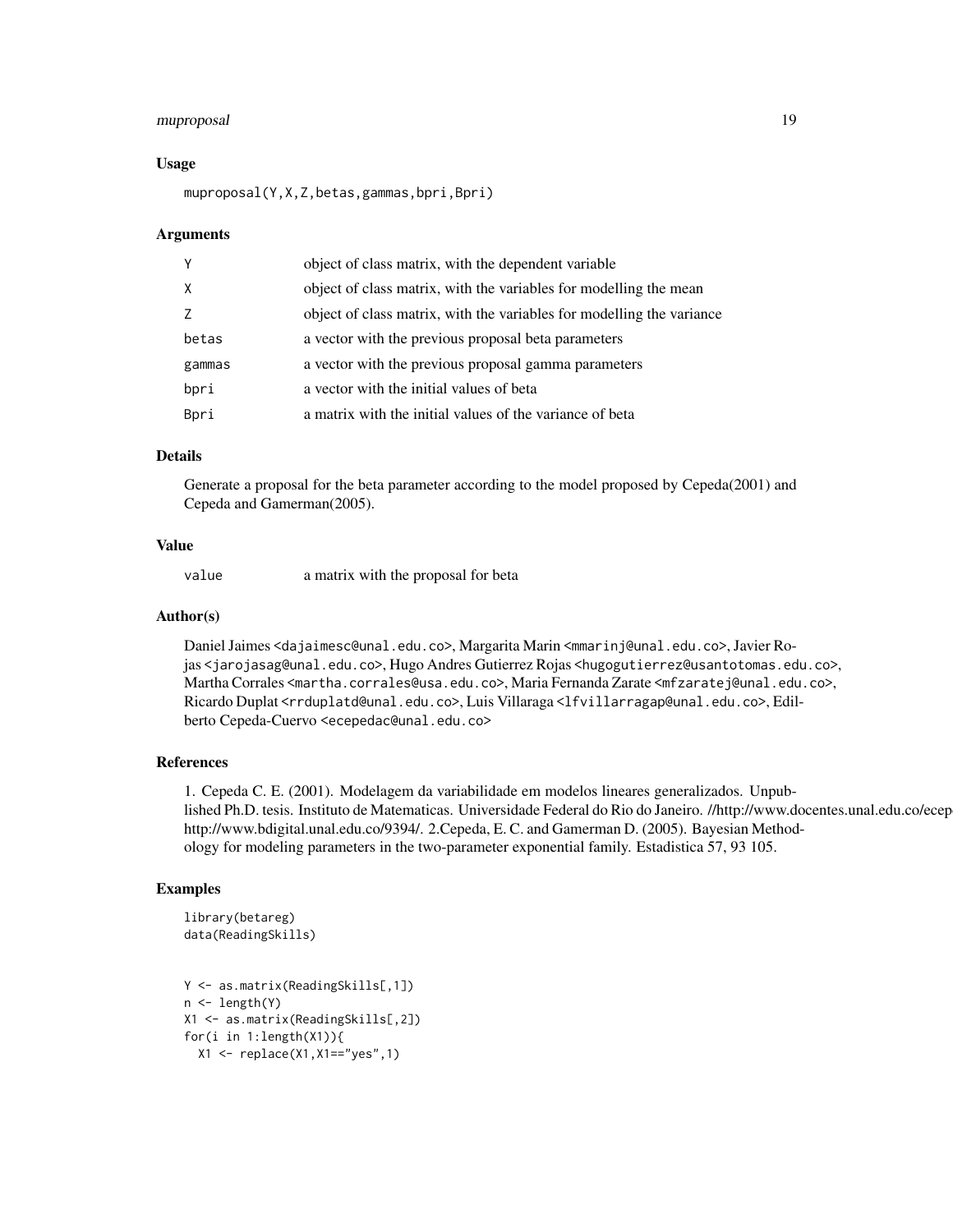```
X1 <- replace(X1,X1=="no",0)
}
X0 \leftarrow \text{rep}(1, \text{ times=n})X1 \leftarrow as.numeric(X1)X2 <- as.matrix(ReadingSkills[,3])
X3 <- X1*X2
X \leftarrow \text{cbind}(X0, X1, X2, X3)Z0 <- X0
Z \leftarrow \text{cbind}(X\emptyset, X1)betas.ind=c(0,0,0,0)
gammas.ind=c(0,0)
bpri=c(0,0,0,0)
Bpri=diag(10,nrow=ncol(X),ncol=ncol(X))
beta <- muproposal(Y,X,Z,betas.ind,gammas.ind,bpri,Bpri)
beta
```
plotresiduals *Plot the residuals of the bayesian beta regression*

#### Description

Plot the residuals (pearson standarized and deviance), the Cooks distance and the leverage against the predicted values for the Bayesian Beta Regression

# Usage

```
plotresiduals(X, Y, betaresiduals, type)
```
# **Arguments**

| X             | object of class matrix, with the independent variable for the mean           |
|---------------|------------------------------------------------------------------------------|
| Y             | object of class matrix, with the dependen variables                          |
| betaresiduals | object of class bayes betareg, with the residuals of the Bayesian betareg    |
| type          | type of residuals: 1. Deviance, 2. Pearson, 3. Standarized Pearson 4. Commun |

# Value

Plot the residuals of the bayesian beta regression

# Author(s)

Daniel Jaimes <dajaimesc@unal.edu.co>, Margarita Marin <mmarinj@unal.edu.co>, Javier Rojas <jarojasag@unal.edu.co>, Martha Corrales <martha.corrales@usa.edu.co>, Maria Fernanda Zarate <mfzaratej@unal.edu.co>, Ricardo Duplat <rrduplatd@unal.edu.co>, Luis Villaraga <lfvillarragap@unal.edu.co>, Edilberto Cepeda Cuervo <ecepedac@unal.edu.co>

<span id="page-19-0"></span>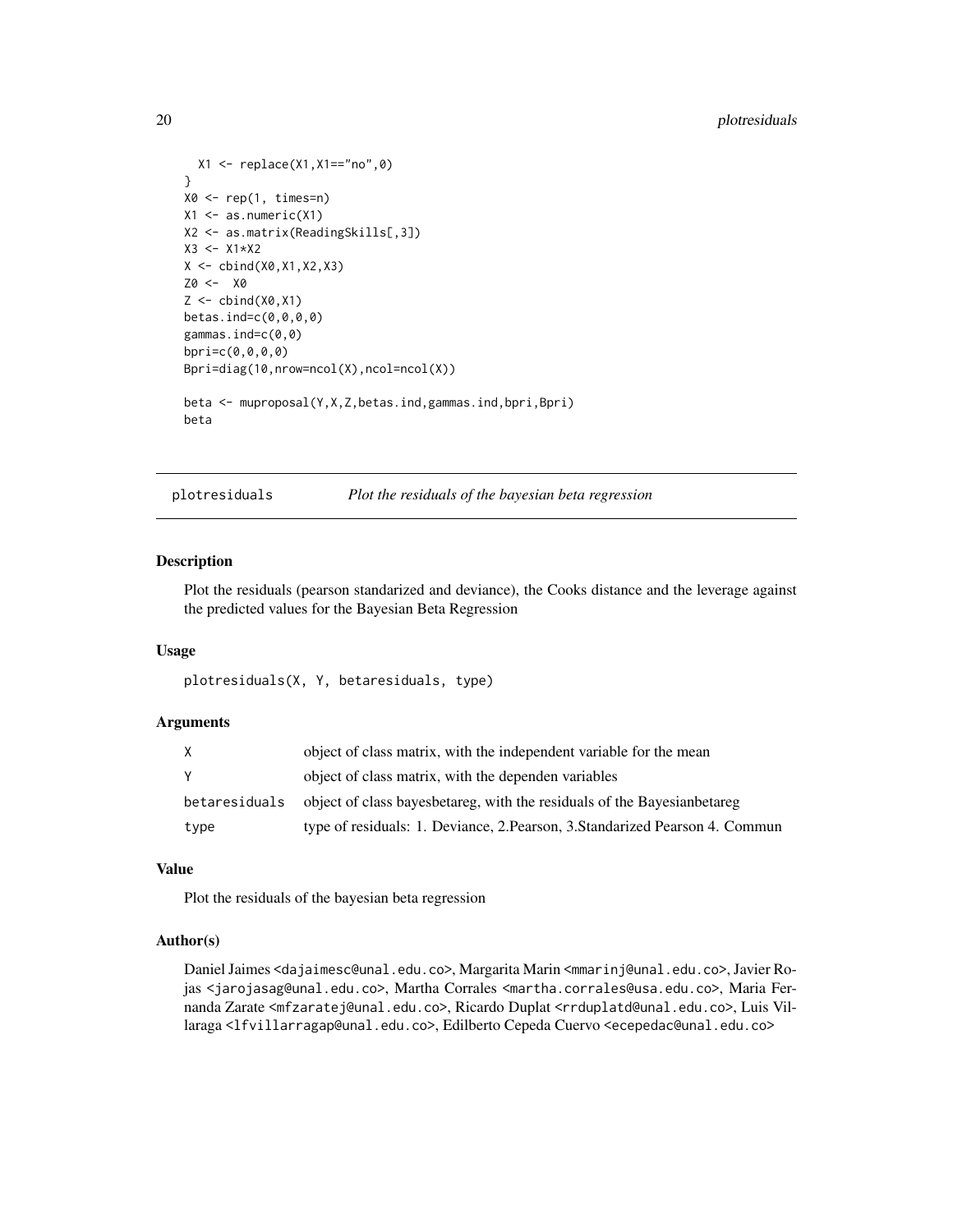<span id="page-20-0"></span>print.Bayesianbetareg *print the Bayesian beta regression*

#### Description

Print the Bayesian Beta Regression for joint modelling of mean and variance

#### Usage

```
## S3 method for class 'Bayesianbetareg'
print(x,...)
```
# Arguments

|          | object of class Bayesian betareg |
|----------|----------------------------------|
| $\cdots$ | not used.                        |

#### Value

print the Bayesian beta regression

# Author(s)

Daniel Jaimes <dajaimesc@unal.edu.co>, Margarita Marin <mmarinj@unal.edu.co>, Javier Rojas <jarojasag@unal.edu.co>, Martha Corrales <martha.corrales@usa.edu.co>, Maria Fernanda Zarate <mfzaratej@unal.edu.co>, Ricardo Duplat <rrduplatd@unal.edu.co>, Luis Villaraga <lfvillarragap@unal.edu.co>, Edilberto Cepeda Cuervo <ecepedac@unal.edu.co>

# References

1. Cepeda C. E. (2001). Modelagem da variabilidade em modelos lineares generalizados. Unpublished Ph.D. tesis. Instituto de Matematicas. Universidade Federal do Rio do Janeiro.////http://www.docentes.unal.edu.co/ece http://www.bdigital.unal.edu.co/9394/. 2.Cepeda, E. C. and Gamerman D. (2005). Bayesian Methodology for modeling parameters in the two-parameter exponential family. Estadistica 57, 93 105. // 3.Cepeda, E. and Garrido, L. (2011). Bayesian beta regression models: joint mean and precision modeling. Universidad Nacional // 4.Cepeda, E. and Migon, H. and Garrido, L. and Achcar, J. (2012) Generalized Linear models with random effects in the two parameter exponential family. Journal of Statistical Computation and Simulation. 1, 1 13.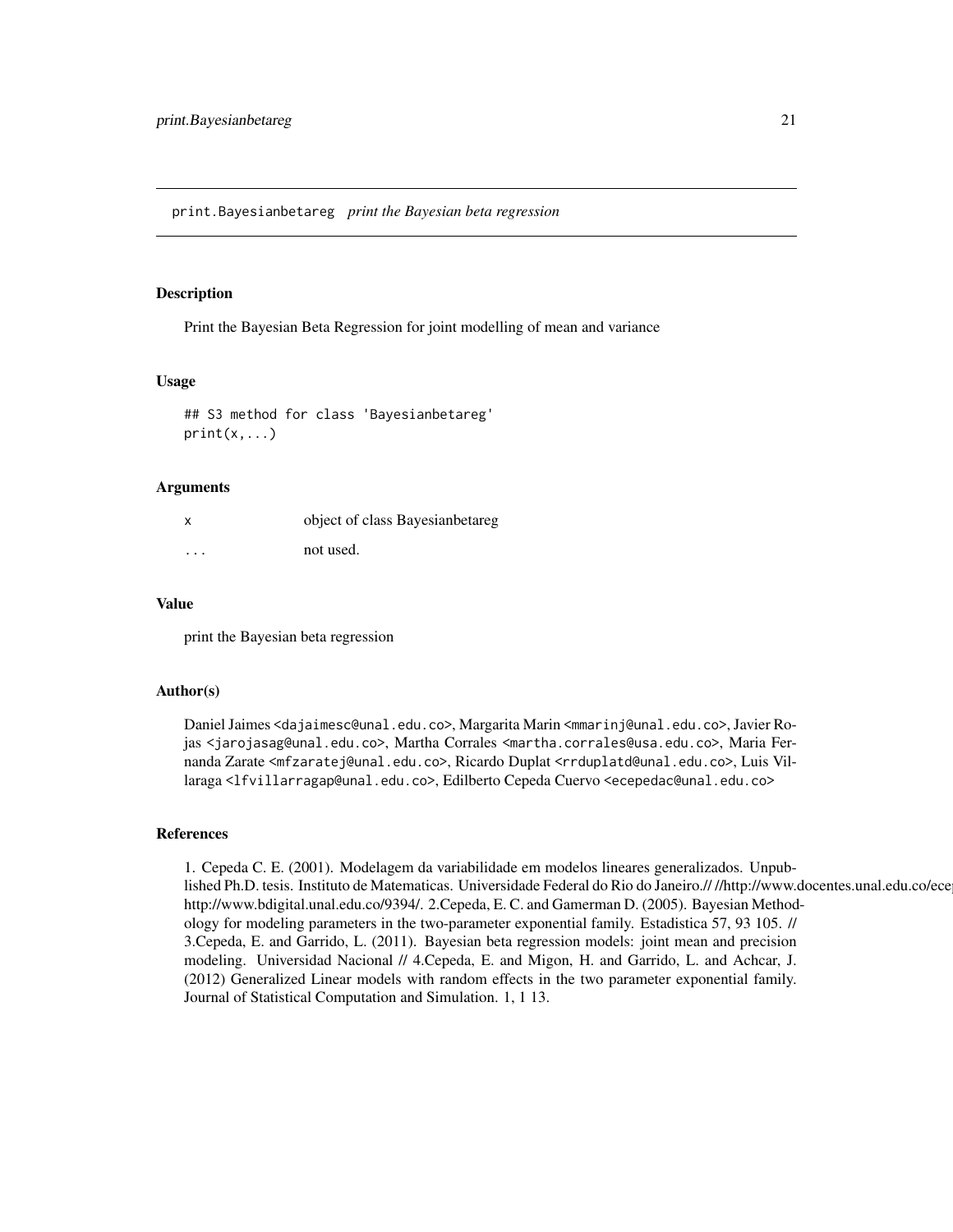<span id="page-21-0"></span>print.summary.Bayesianbetareg

*print the summary of the Bayesian beta regression*

# **Description**

Print the summary Bayesian Beta Regression for joint modelling of mean and variance

#### Usage

## S3 method for class 'summary.Bayesianbetareg'  $print(x, \ldots)$ 

#### Arguments

|          | object of class Bayesianbetareg |
|----------|---------------------------------|
| $\cdots$ | not used.                       |

# Value

Print the summary Bayesian Beta Regression for joint modelling of mean and variance

#### Author(s)

Daniel Jaimes <dajaimesc@unal.edu.co>, Margarita Marin <mmarinj@unal.edu.co>, Javier Rojas <jarojasag@unal.edu.co>, Martha Corrales <martha.corrales@usa.edu.co>, Maria Fernanda Zarate <mfzaratej@unal.edu.co>, Ricardo Duplat <rrduplatd@unal.edu.co>, Luis Villaraga <lfvillarragap@unal.edu.co>, Edilberto Cepeda Cuervo <ecepedac@unal.edu.co>

# References

1. Cepeda C. E. (2001). Modelagem da variabilidade em modelos lineares generalizados. Unpublished Ph.D. tesis. Instituto de Matematicas. Universidade Federal do Rio do Janeiro.////http://www.docentes.unal.edu.co/ece http://www.bdigital.unal.edu.co/9394/. 2.Cepeda, E. C. and Gamerman D. (2005). Bayesian Methodology for modeling parameters in the two-parameter exponential family. Estadistica 57, 93 105. // 3.Cepeda, E. and Garrido, L. (2011). Bayesian beta regression models: joint mean and precision modeling. Universidad Nacional // 4.Cepeda, E. and Migon, H. and Garrido, L. and Achcar, J. (2012) Generalized Linear models with random effects in the two parameter exponential family. Journal of Statistical Computation and Simulation. 1, 1 13.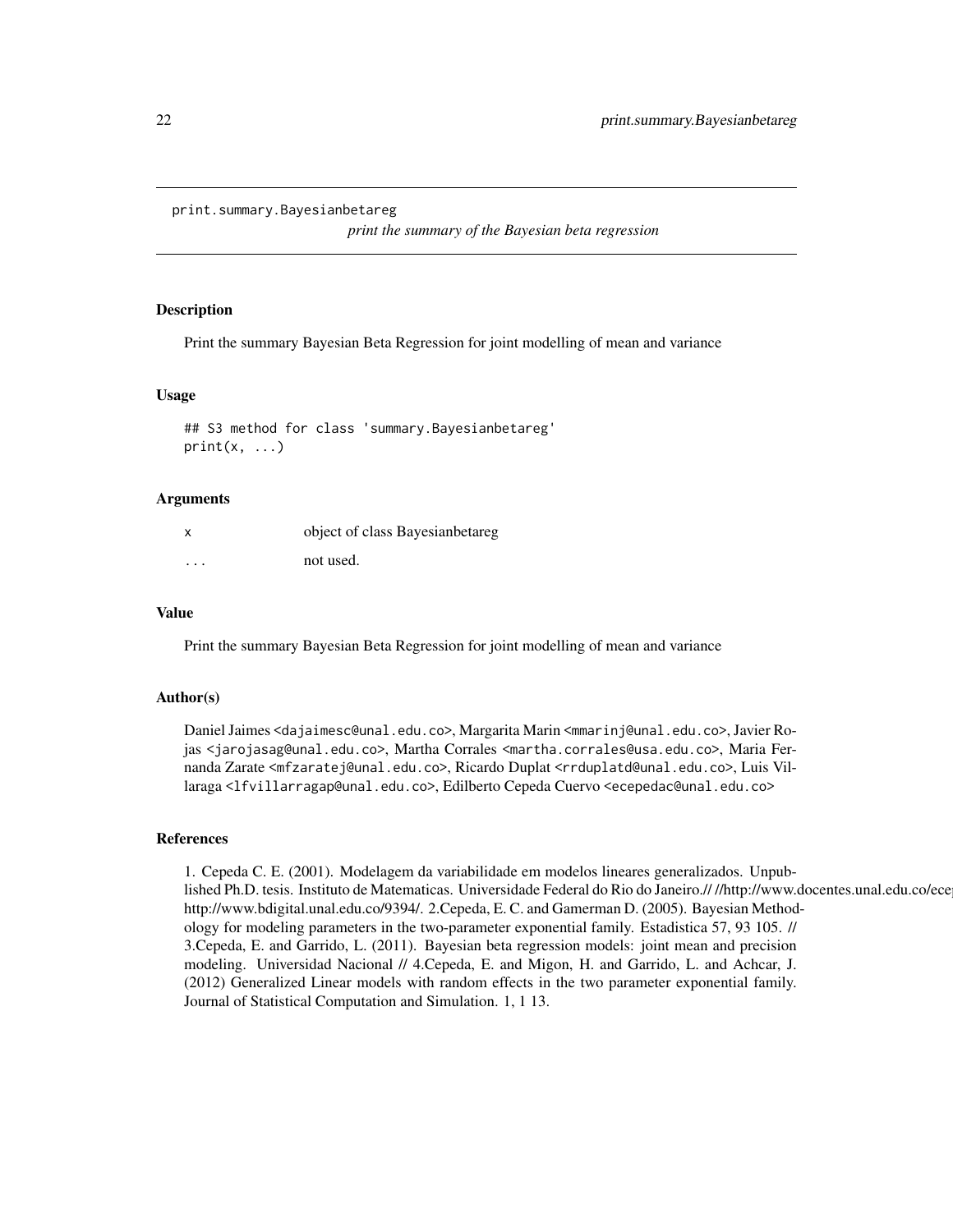<span id="page-22-0"></span>summary.Bayesianbetareg

*Print the Bayesian beta regression*

#### Description

Summarized the Bayesian Beta Regression for joint modelling of mean and variance

# Usage

```
## S3 method for class 'Bayesianbetareg'
summary(object, ...)
```
# Arguments

| object               | an object of class Bayesianbetareg |
|----------------------|------------------------------------|
| $\ddot{\phantom{0}}$ | not used.                          |

# Value

| cal1         | Call         |
|--------------|--------------|
| coefficients | Coefficients |
| Deviance     | Deviance     |
| AIC          | AIC.         |
| <b>BIC</b>   | <b>BIC</b>   |

# Author(s)

Daniel Jaimes <dajaimesc@unal.edu.co>, Margarita Marin <mmarinj@unal.edu.co>, Javier Rojas <jarojasag@unal.edu.co>, Martha Corrales <martha.corrales@usa.edu.co>, Maria Fernanda Zarate <mfzaratej@unal.edu.co>, Ricardo Duplat <rrduplatd@unal.edu.co>, Luis Villaraga <lfvillarragap@unal.edu.co>, Edilberto Cepeda Cuervo <ecepedac@unal.edu.co>

#### References

1. Cepeda C. E. (2001). Modelagem da variabilidade em modelos lineares generalizados. Unpublished Ph.D. tesis. Instituto de Matematicas. Universidade Federal do Rio do Janeiro.////http://www.docentes.unal.edu.co/ece http://www.bdigital.unal.edu.co/9394/. 2.Cepeda, E. C. and Gamerman D. (2005). Bayesian Methodology for modeling parameters in the two-parameter exponential family. Estadistica 57, 93 105. // 3.Cepeda, E. and Garrido, L. (2011). Bayesian beta regression models: joint mean and precision modeling. Universidad Nacional // 4.Cepeda, E. and Migon, H. and Garrido, L. and Achcar, J. (2012) Generalized Linear models with random effects in the two parameter exponential family. Journal of Statistical Computation and Simulation. 1, 1 13.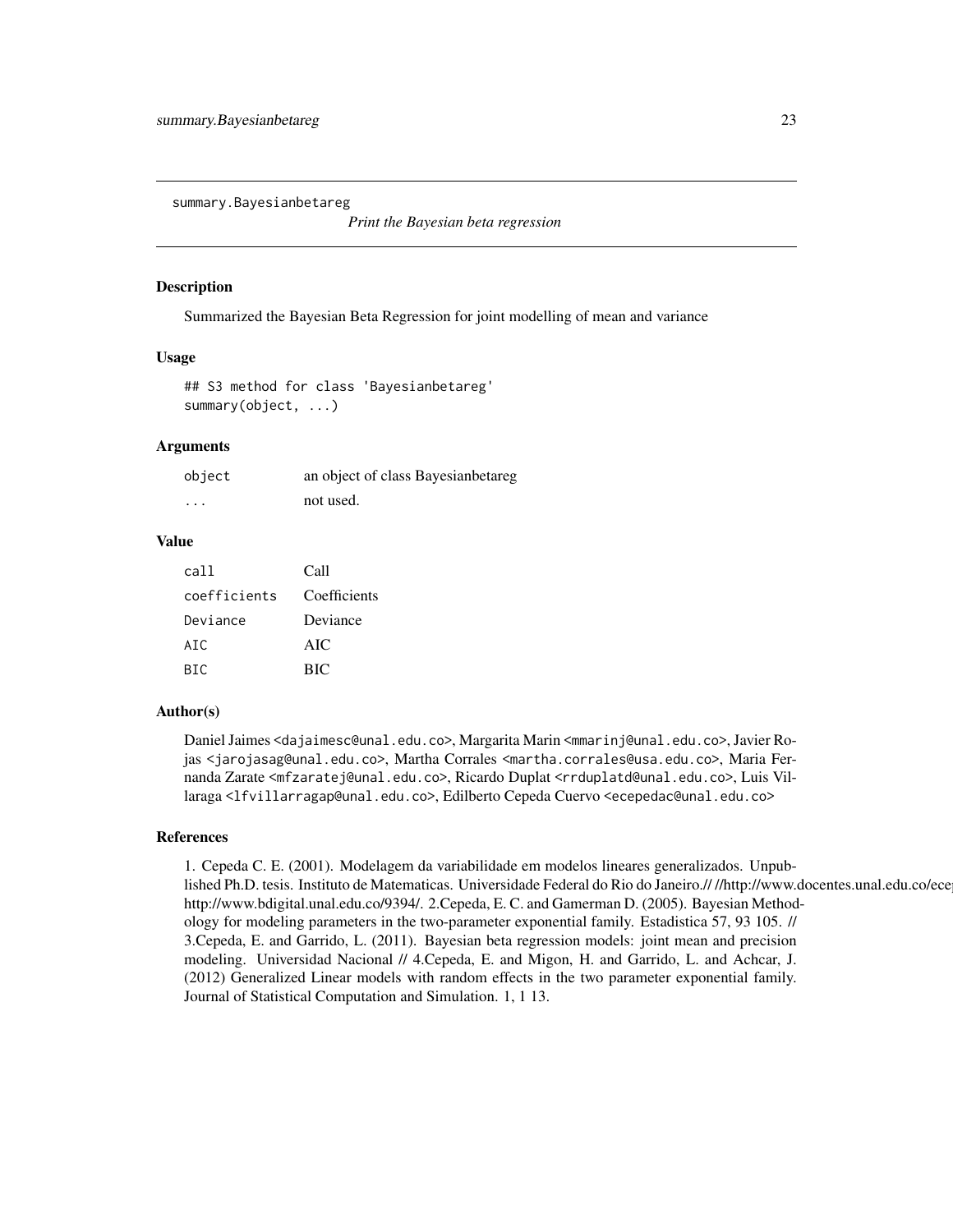# <span id="page-23-0"></span>**Index**

∗Topic Bayesian Bayesianbetareg, [2](#page-1-0) BayesianbetaregEst, [4](#page-3-0) betaresiduals, [6](#page-5-0) criteria, [8](#page-7-0) diagnostics, [9](#page-8-0) dpostb, [11](#page-10-0) dpostg, [12](#page-11-0) gammakernel, [14](#page-13-0) gammaproposal, [15](#page-14-0) mukernel, [17](#page-16-0) muproposal, [18](#page-17-0) plotresiduals, [20](#page-19-0) print.Bayesianbetareg, [21](#page-20-0) print.summary.Bayesianbetareg, [22](#page-21-0) summary.Bayesianbetareg, [23](#page-22-0) ∗Topic Beta Bayesianbetareg, [2](#page-1-0) BayesianbetaregEst, [4](#page-3-0) betaresiduals, [6](#page-5-0) criteria, [8](#page-7-0) diagnostics, [9](#page-8-0) dpostb, [11](#page-10-0) dpostg, [12](#page-11-0) gammakernel, [14](#page-13-0) gammaproposal, [15](#page-14-0) mukernel, [17](#page-16-0) muproposal, [18](#page-17-0) plotresiduals, [20](#page-19-0) print.Bayesianbetareg, [21](#page-20-0) print.summary.Bayesianbetareg, [22](#page-21-0) summary.Bayesianbetareg, [23](#page-22-0) ∗Topic Mean covariance modelling BayesianbetaregEst, [4](#page-3-0) betaresiduals, [6](#page-5-0) diagnostics, [9](#page-8-0) dpostb, [11](#page-10-0) dpostg, [12](#page-11-0) gammakernel, [14](#page-13-0)

gammaproposal, [15](#page-14-0) mukernel, [17](#page-16-0) muproposal, [18](#page-17-0) plotresiduals, [20](#page-19-0) print.Bayesianbetareg, [21](#page-20-0) print.summary.Bayesianbetareg, [22](#page-21-0) summary.Bayesianbetareg, [23](#page-22-0) ∗Topic Mean-covariance modelling criteria, [8](#page-7-0) ∗Topic Meancovariance modelling Bayesianbetareg, [2](#page-1-0) ∗Topic Metropolis Hastings Bayesianbetareg, [2](#page-1-0) BayesianbetaregEst, [4](#page-3-0) betaresiduals, [6](#page-5-0) criteria, [8](#page-7-0) diagnostics, [9](#page-8-0) dpostb, [11](#page-10-0) dpostg, [12](#page-11-0) gammakernel, [14](#page-13-0) gammaproposal, [15](#page-14-0) mukernel, [17](#page-16-0) muproposal, [18](#page-17-0) plotresiduals, [20](#page-19-0) print.Bayesianbetareg, [21](#page-20-0) print.summary.Bayesianbetareg, [22](#page-21-0) summary.Bayesianbetareg, [23](#page-22-0) ∗Topic package Bayesianbetareg-package, [2](#page-1-0) Bayesianbetareg, [2](#page-1-0) Bayesianbetareg-package, [2](#page-1-0) BayesianbetaregEst, [4](#page-3-0) betaresiduals, [6](#page-5-0) criteria, [8](#page-7-0)

diagnostics, [9](#page-8-0) dpostb, [11](#page-10-0) dpostg, [12](#page-11-0)